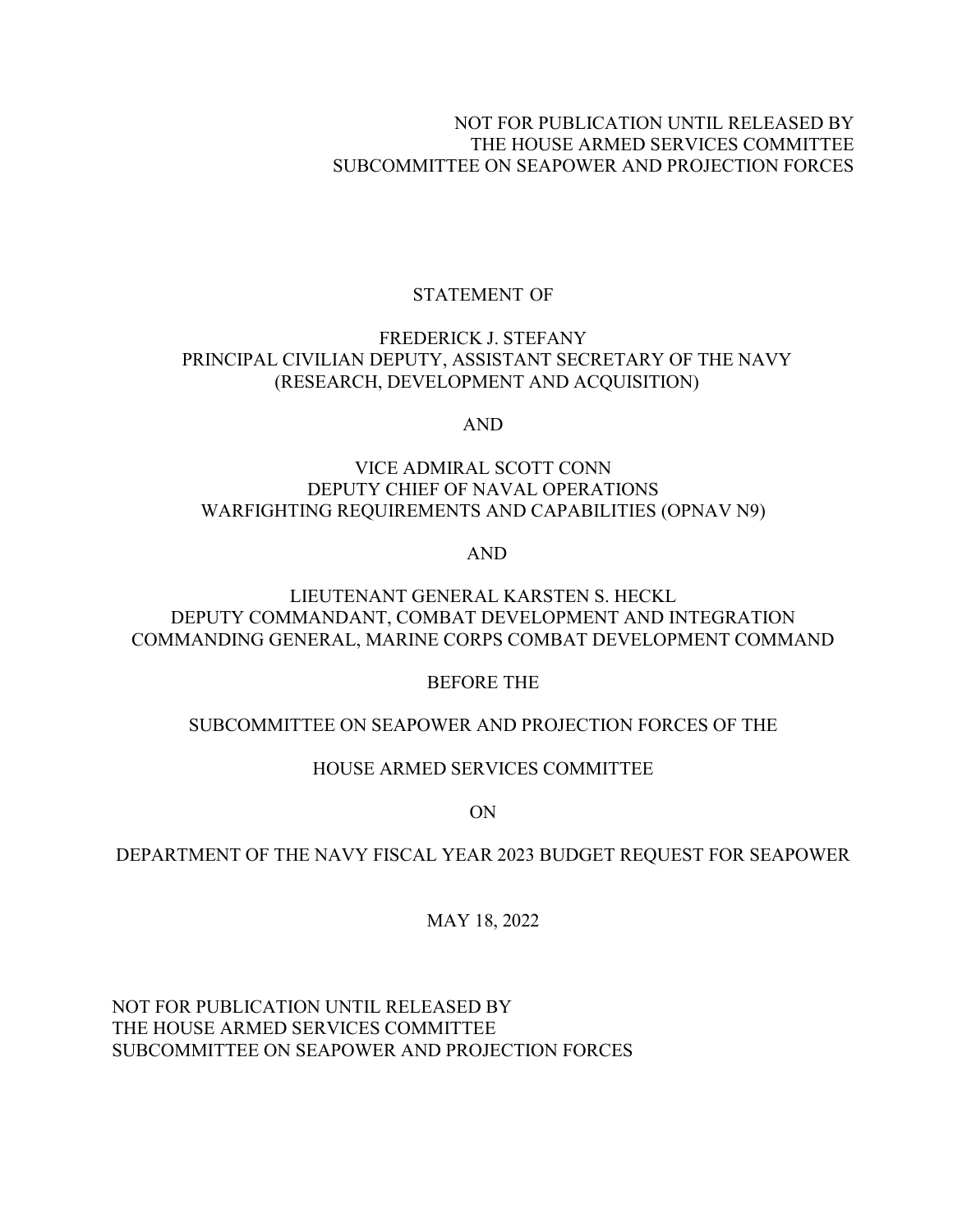Chairman Courtney, Ranking Member Wittman and distinguished members of the Subcommittee, thank you for the opportunity to appear before you today to address the Department of Navy's Fiscal Year (FY) 2023 budget request for Seapower capabilities. First, we would like to thank Congress and this Committee for your leadership and support for the Department of the Navy (DON) acquisition, sustainment, research and development programs. The FY 2022 Authorization and Appropriation Acts strengthened the DON's shipbuilding, aviation and ground programs that allow us to build and operate a potent, integrated, forwardmaneuverable Navy and Marine Corps.

As we look to our security and operational environment we face increasing regional threats from coercive and malign actors. We are looking broadly at the war in Ukraine and how it may embolden or deter others. Aggressive actions by the Chinese and Russian militaries threaten peace, stability, and rules-based order. The DON will continue to strengthen our maritime dominance through integrated deterrence and campaigning. Our advantage will endure by empowering our warfighters and acquisition and sustainment workforce and by expanding our many interagency and international partnerships. We will work to sustain and grow that advantage by achieving seamless integration, communication, and collaboration with allies and partners. We invest in the European and Pacific Deterrence Initiatives while supporting our industrial base partners here at home. Focused on mission readiness, we are increasing the Department's resilience to climate change and reducing adverse impacts on the environment. And we promote active campaigning through our operations, exercises, engagement, and interoperability with our allies and partners across the world.

To address growing demands on our warfighters, the DON is investing in lethal capabilities across a broad spectrum of platforms and programs. Since the start of FY 2021 we have delivered nine highly capable warships to the Fleet including two Arleigh Burke Class destroyers (DDG 51), two Virginia Class submarines (SSN), four Littoral Combat Ships (LCS), and one San Antonio Class amphibious transport dock. Today, the Navy has 76 ships under contract with 53 ships in construction. We expect to take delivery of seven more ships and plan to award contracts for eight more ships during FY 2022. On the aviation side, we have delivered 94 new aircraft for Navy and Marine Corps, improving capability and enabling the divestiture of less affordable legacy systems.

The Navy continues to mature critical warfighting investments. USS Gerald R Ford (CVN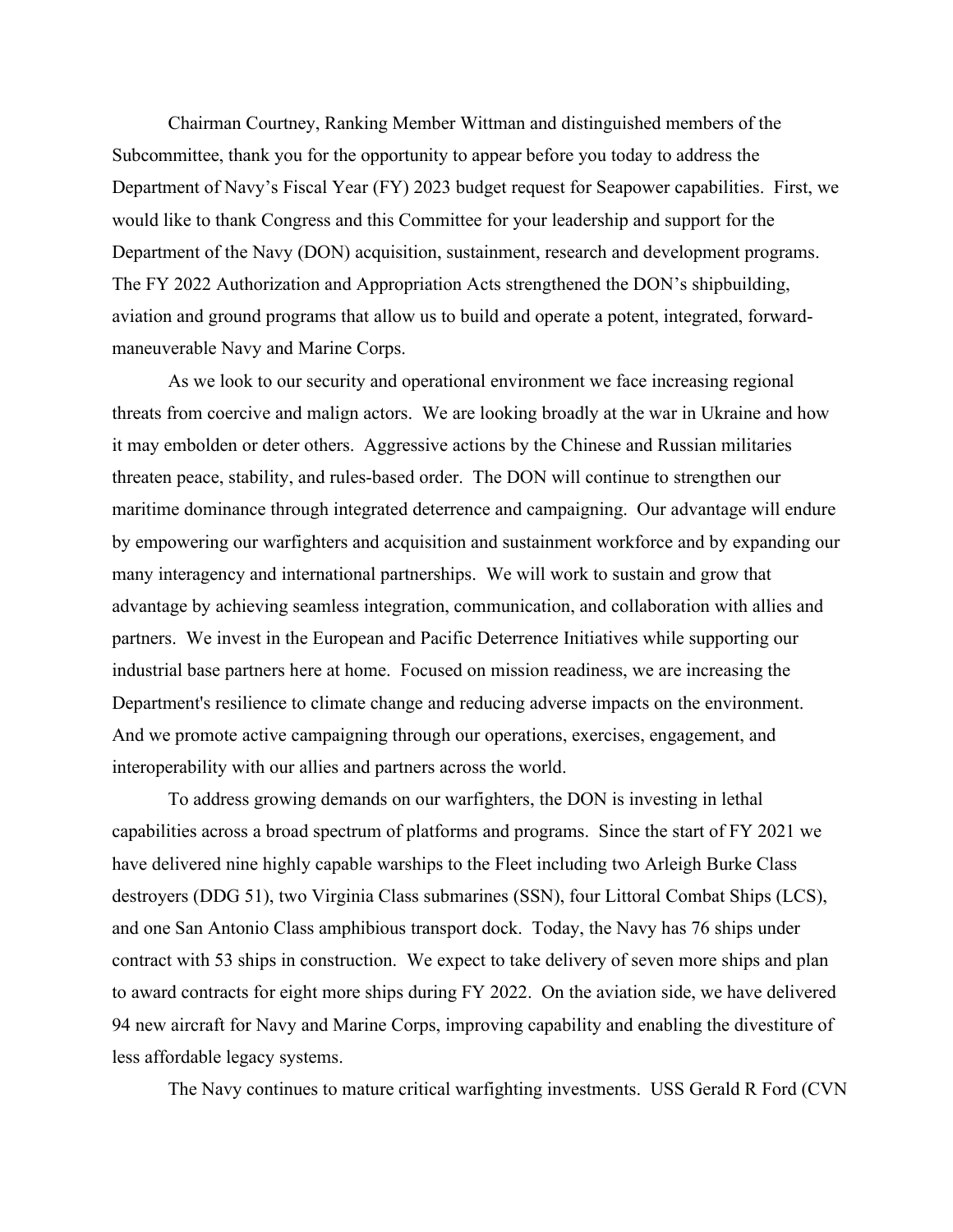78) successfully completed its post-delivery testing and trials period in April 2021 and Full Ship Shock Trials in August 2021. USS Gerald R Ford also completed its post-Shock Trial availability, turned over all Advanced Weapons Elevators to the crew, achieved Initial Operational Capability (IOC) on December 22, 2021, and is preparing for its first deployment later this year. FY 2021 saw the initial squadron standup of the EA-18G Growler Capability Modification fielding a modern electronic attack capability while 25 E-2D aircraft received critical radar and network upgrades. VFA-97 became the third operational F-35C squadron and the second deployment of CMV-22 is underway today. Unmanned advancements continued forward with the MQ-25 prototype completing 36 sorties and 124.5 flight hours, achieving the first ever unmanned-manned aerial refueling test flights with the FA-18E/F, E-2D and F-35C. The MQ-25 also conducted atsea on-deck ship compatibility testing aboard USS George H W Bush (CVN 77), yielding valuable early test data and increasing program confidence in the low rate initial production (LRIP) design.

The Marine Corps has implemented significant modernization efforts through the continued implementation of Force Design 2030 initiatives. Through congressional support, the Marine Corps is fielding enhanced sensor platforms, fires capabilities, and communications networks while investing in the continued research and development of enabling technologies. These capabilities are directly tied to the implementation of new operational employment concepts, such as *A Concept for Stand-in Forces*, and are making the Marine Corps lighter and more lethal to win throughout the competition continuum.

Readiness remains a clear Department priority and FY 2023 continues prior year gains on ship and aircraft maintenance efforts to improve overall department readiness. By taking a more forward-looking approach to maintenance and modernization of our ship and aviation platforms, the DON can grow the operational capacity of the Navy. We will communicate future demand signals to our industrial partners through several government initiatives, including contract bundling, improved maintenance planning through Availability Duration Scorecard (ADS) 3.0, awarding contracts at availability start minus 120 days (A-120), improved long-lead time material acquisition, and Other Procurement, Navy (OPN) Pilot expansion. These initiatives will help stabilize the industrial base and ensure sufficient capacity.

For example, the Navy is continuing to see positive results from the pilot program to fund CNO Availabilities with multi-year OPN funding. Established by Congress in FY 2020 to fund Pacific Fleet availabilities, the pilot was expanded to U.S. Fleet Forces availabilities in FY 2022.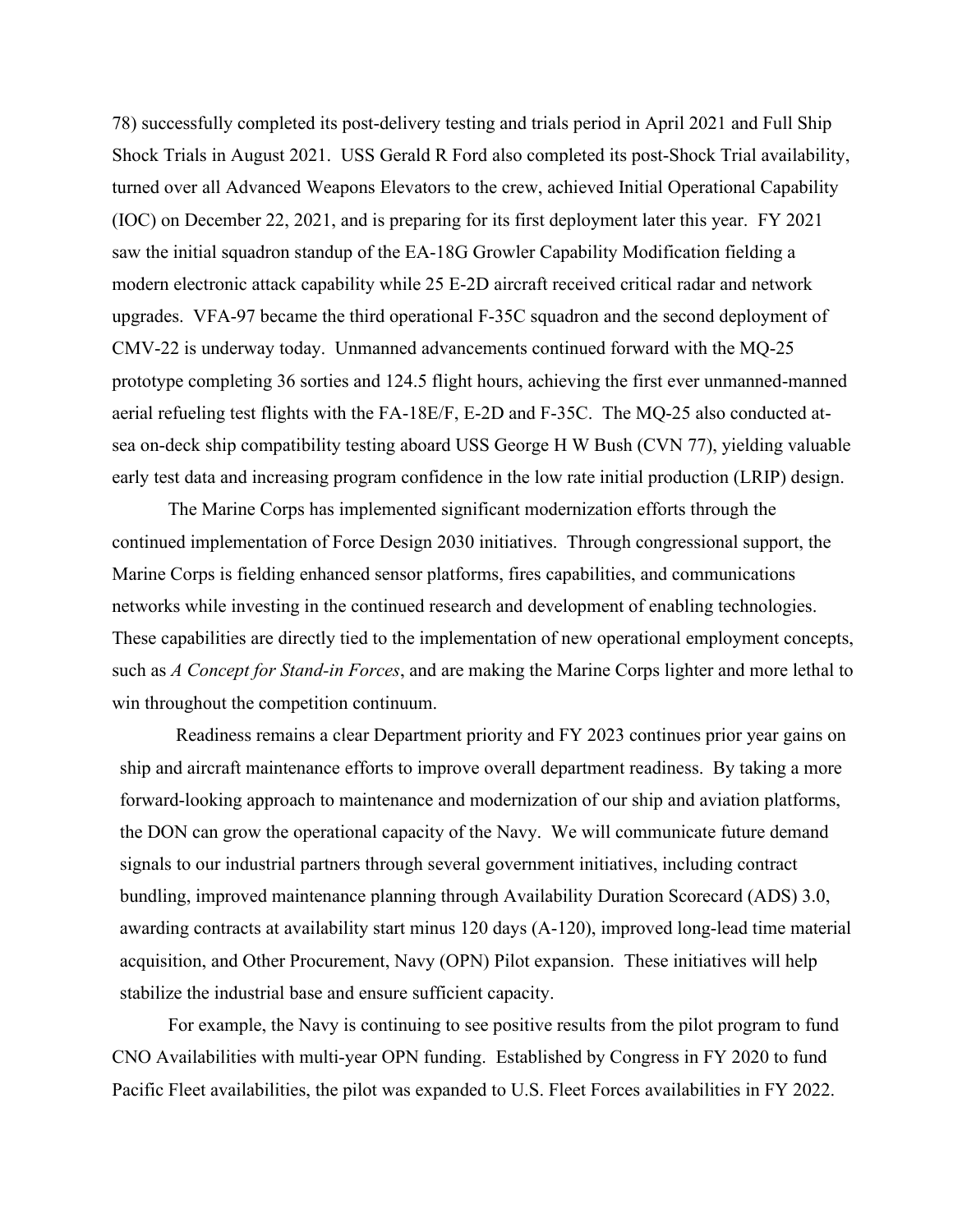The OPN Pilot allows the Navy to implement commercial best practices for ship maintenance and more efficiently use surface ship maintenance funding through the entirety of the fiscal year without the pressure of expiring funds. The Navy is continuing to demonstrate significant improvement in ship maintenance execution, and efforts such as OPN-funded availabilities are helping maintain the positive momentum to ensure ships are delivered to the Fleet on time with work completed in full.

Unmanned systems will continue to play a key part in future Distributed Maritime Operations (DMO), and there is a clear need to field affordable, lethal, scalable, and connected capabilities. The *Unmanned Campaign Framework* continues as our strategy for fielding the DON's future unmanned capabilities into the fleet. The Department will take advantage of nearterm opportunities for rapid experimentation, while investing in enabling technologies to include autonomy, land-based testing sites, high-reliability engineering systems, and networks in conjunction with Project Overmatch. The Framework directs an enterprise-wide partnership with industry and academia to coordinate efforts and resources, while also taking advantage of innovation opportunities such as U.S. Naval Forces Central Command's International Maritime Exercise 2022.

#### **The Fiscal Year 2023 President's Budget Request**

The President's FY 2023 budget advances key defense priorities. It resources a Navy and Marine Corps Team that supports the 2022 National Defense Strategy (NDS) priorities of integrated deterrence, campaigning, and building enduring advantages, with an agile and ready joint force. Moreover, the Secretary of the Navy's enduring priorities of strengthening maritime dominance in defense of our nation, empowering our people, and strengthening strategic partnerships is nested under this guidance and resourced to achieve these effects.

The FY 2023 budget request is analytically driven to meet our strategic goals, while balanced with reform targeted at maximizing the value of every dollar. The budget reflects the Department's commitment to building and sustaining a modernized naval force and operating forward with sufficient capability, size, and mix to deter and defend. FY 2023 continues key investments in advanced technologies and modernization of our current Seapower and Projection forces, prioritizing the recapitalization of the strategic ballistic missile submarine, the Columbia Class, which remains the Department's top acquisition priority. The budget requests full funding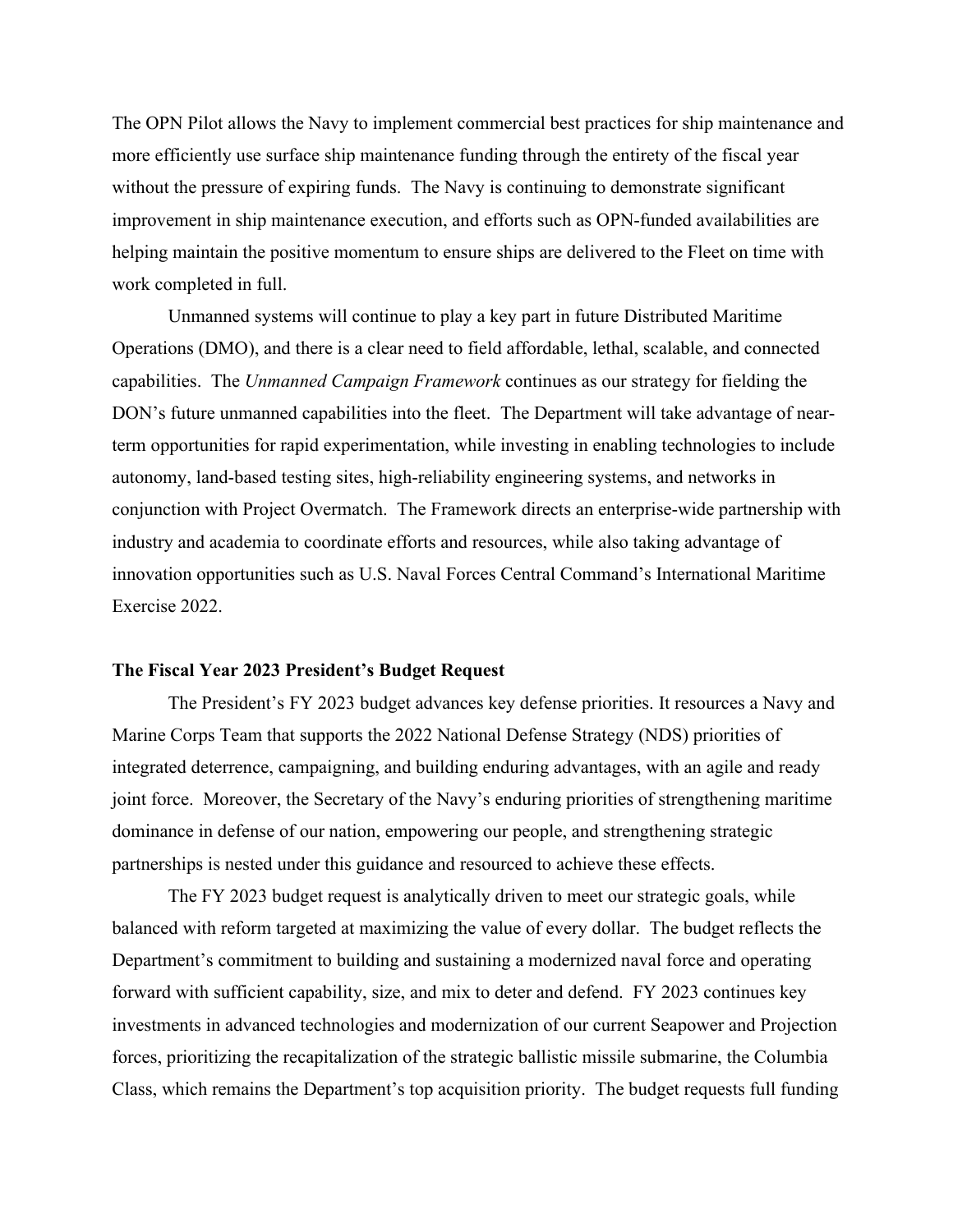for two DDGs, two SSNs, one FFG, one LPD Flight II, one T-AO, and one T-ATS, while providing the next increment of funding for construction of the Columbia Class SSBN, CVN 80, CVN 81, and LHA 9. The budget request procures a total of 96 fixed-wing, rotary-wing, and unmanned aircraft, and completes procurement of E-2D Hawkeye, while maturing production and maintaining vital aviation platforms to support a modernized and tactically diverse fleet.

The FY 2023 budget prioritizes readiness recovery, continuing prior year gains on ship and aircraft maintenance efforts to improve overall department readiness. The Department is investing in the Shipyard Infrastructure Optimization Program (SIOP) to provide modernized public maintenance facilities needed to sustain the future fleet. The request continues investment to develop improved war-fighting capabilities across all domains and distributed maritime operations, investing in long range fires and hypersonic weapons as well as increases to unmanned platforms. This budget also prioritized Force Design 2030 programs, such as the Navy/Marine Corps Expeditionary Ship Interdiction System (NMESIS) and MQ-9A aircraft.

The FY 2023 budget makes investments to expand the industrial base partnerships that support our submarine and weapon systems and that are critical to our strength and capacity. This includes targeted investments to shipbuilder infrastructure, supply chain capacity, strategic outsourcing, workforce training, and new technologies.

## **Summary**

Thank you for the strong support this Subcommittee continues to provide our Sailors and Marines. The Department of the Navy continues to deliver platforms with the capability to address today's maritime challenges while investing in future capabilities to address tomorrow's security environment. With the support of Congress, we will continue efforts to develop and field platforms, systems, and technologies to provide Sailors and Marines the capability overmatch required in this era of strategic competition.

Programmatic details regarding Navy and Marine Corps capabilities are summarized in the following section.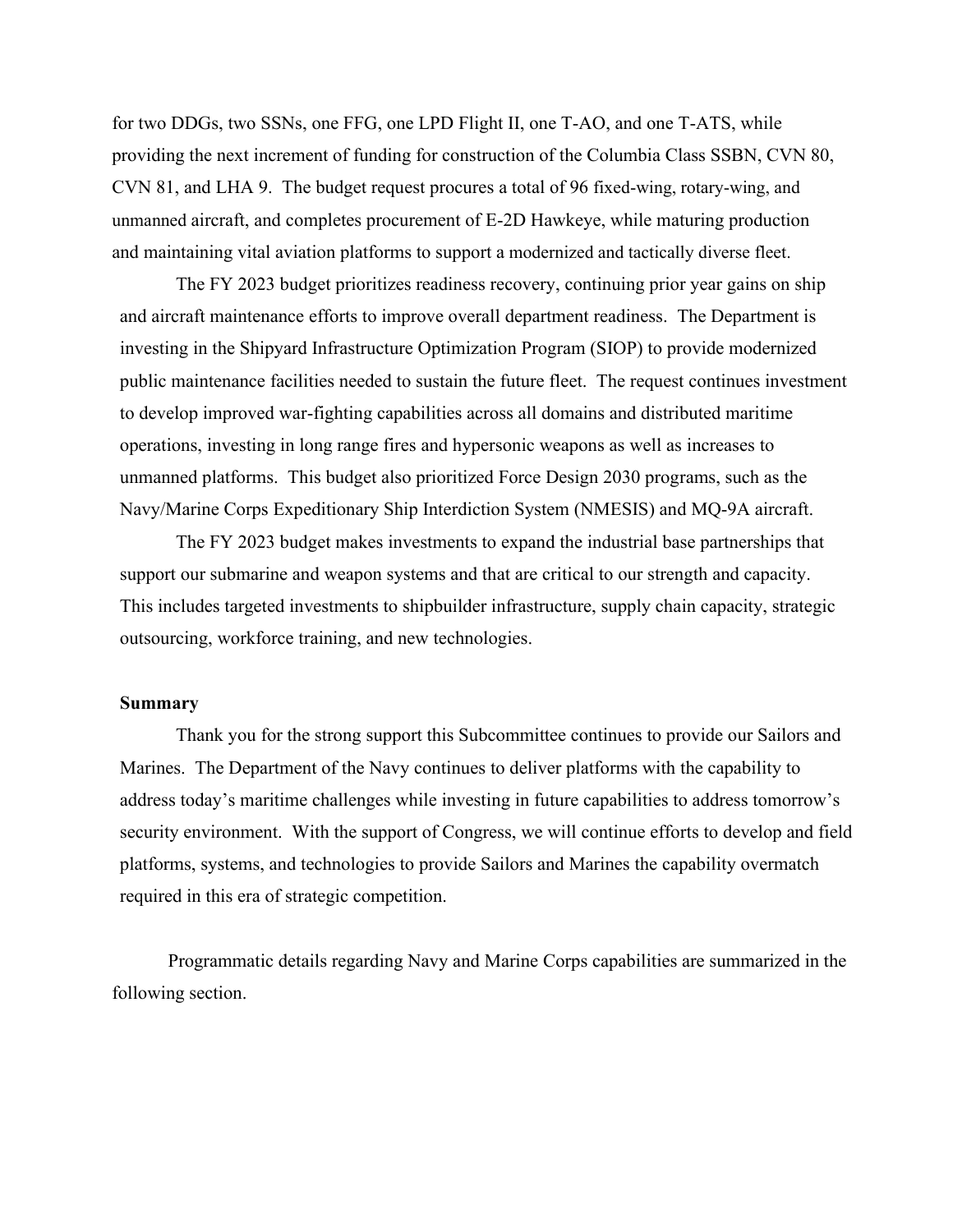### **U.S. NAVY AND MARINE CORPS SEAPOWER CAPABILITIES**

#### **SHIP PROGRAMS**

#### **Submarines**

Ballistic Missile Submarines, coupled with the TRIDENT II D-5 Strategic Weapons System (SWS), represent the most survivable leg of the Nation's strategic arsenal and provide the Nation's most assured nuclear response capability. Modernizing this Sea Based Strategic Deterrent with both the Columbia and TRIDENT D5 Life Extension 2 (D5LE2) programs will ensure the effectiveness and responsiveness of Navy's leg of the strategic Triad through the 2080s.

Funding for the lead ship and future Columbia Class submarines remains the Department's top acquisition priority. The lead ship started construction in October 2020 and is on track to deliver to pace the retirement of our current ballistic missile submarines, deploying for its first patrol in 2030. The FY 2023 budget supports the final year of incremental funding of the lead ship, advance procurement and advance construction of follow-on Columbia Class submarines, and continued class design efforts. General Dynamics Electric Boat and Huntington Ingalls Industries-Newport News continue to procure component and commodity material to maintain and grow the submarine industrial base as the program builds to annual procurements beginning in FY 2026. Supporting overall program risk reduction and required schedule execution to minimize strategic deterrence coverage gaps, the FY 2023 budget request continues to fund Continuous Production of missile tubes, propulsors, and various critical components thanks to authorities provided by Congress. Columbia's missile tube production is tightly coordinated with procurement of Common Missile Compartment material for the U.K. Dreadnought Class submarines being executed under the Polaris Sales Agreement. The budget request also funds multi-program material procurements to achieve best value across nuclear shipbuilding programs and Production Back-up Units to reduce schedule risks.

The Navy delivered two Virginia Class submarines so far this year, including the second and third Block IV ships, the future USS *Oregon* (SSN 793) and future USS *Montana* (SSN 794). Looking forward, the second ship of Block V introduces the Virginia Payload Module, and all Block V ships will incorporate Acoustic Superiority program improvements. While construction is progressing on the remaining Block IV and early Block V submarines, we are not meeting the sustained two per year delivery objective. The Navy is working closely with industry to regain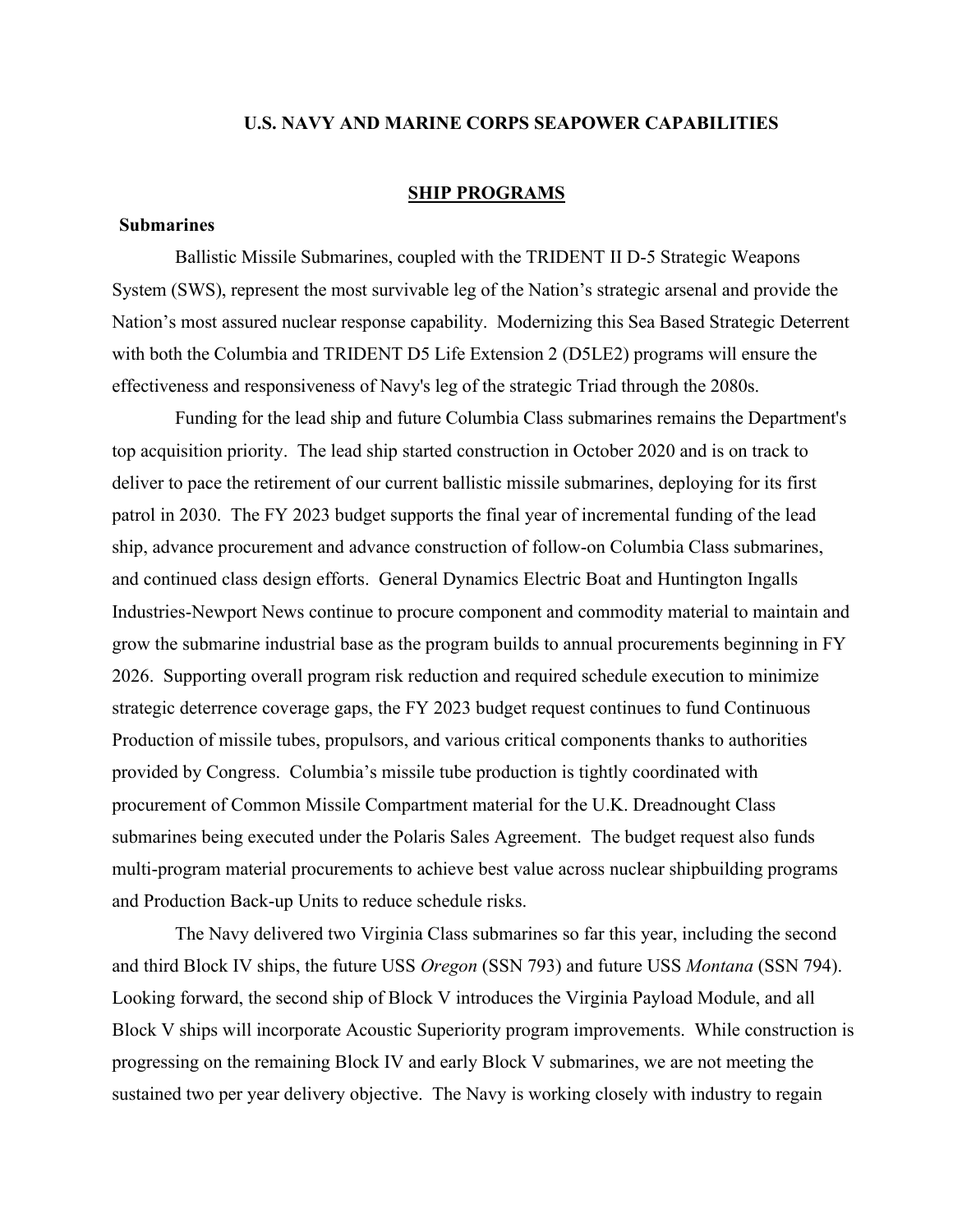cadence and implement strategic improvements, including continued shipbuilder and supplier development initiatives. The FY 2023 budget includes funding to procure two Block V Virginia SSNs as well as funding to address Virginia Class parts obsolescence, and continued development of capabilities and technologies for future Blocks.

The Navy is taking proactive steps to improve the nuclear shipbuilding industrial base capability, capacity, quality, and workforce, which is essential for on-time delivery of one-per-year Columbia and two-per-year Virginia production  $(1+2)$ . In 2021, the Navy partnered with the Office of the Secretary of Defense on a study to assess the submarine industrial base's ability to design, construct, and deliver submarines at rates consistent with current and future shipbuilding plans. The FY 2023 budget begins critical investments identified in the study, to execute focused actions to reach and sustain the annual 1+2 construction cadence. The investments address shipbuilder infrastructure, supplier development for capability/capacity, scaling of new technologies, workforce trade skill gaps and constraints, expanding productive capacity via strategic outsourcing, and government oversight of expanded industrial base efforts. In FY 2022 the Navy is using the \$130 million provided for industrial base support in the Columbia funding line to continue to execute supplier development efforts to improve the capability, capacity and stability of the industrial base, as well as the \$35 million provided in the Virginia funding line for submarine industrial base / support facilities infrastructure at submarine production shipyards.

The Future Attack Submarine  $(SSN(X))$  design intent is to maintain our asymmetric advantage in the undersea domain, ensuring assured access for the Joint Force in future decades. The Navy envisions SSN(X) to capitalize on Seawolf speed and payload capacity, Virginia acoustic superiority and sensors, and Columbia operational availability.  $SSN(X)$  is intended to retain multi-mission capability and sustained combat presence in denied waters, with a renewed priority in anti-surface (ASuW) and anti-submarine warfare (ASW) missions against increasing numbers of sophisticated threats. Design flexibility and margins in space, weight and power are intended to be included in the design to facilitate efficient integration of future capability upgrades to counter anticipated evolving threats. In FY 2022, the Navy is developing an Initial Capabilities Document and beginning trades studies in support of the Analysis of Alternatives.

As the Columbia design workforce requirements diminish, SSN(X) design efforts will ramp up, thereby maintaining the strength of our submarine design workforce. The Navy is targeting SSN(X) construction start in the mid-2030s, which should maintain a properly skilled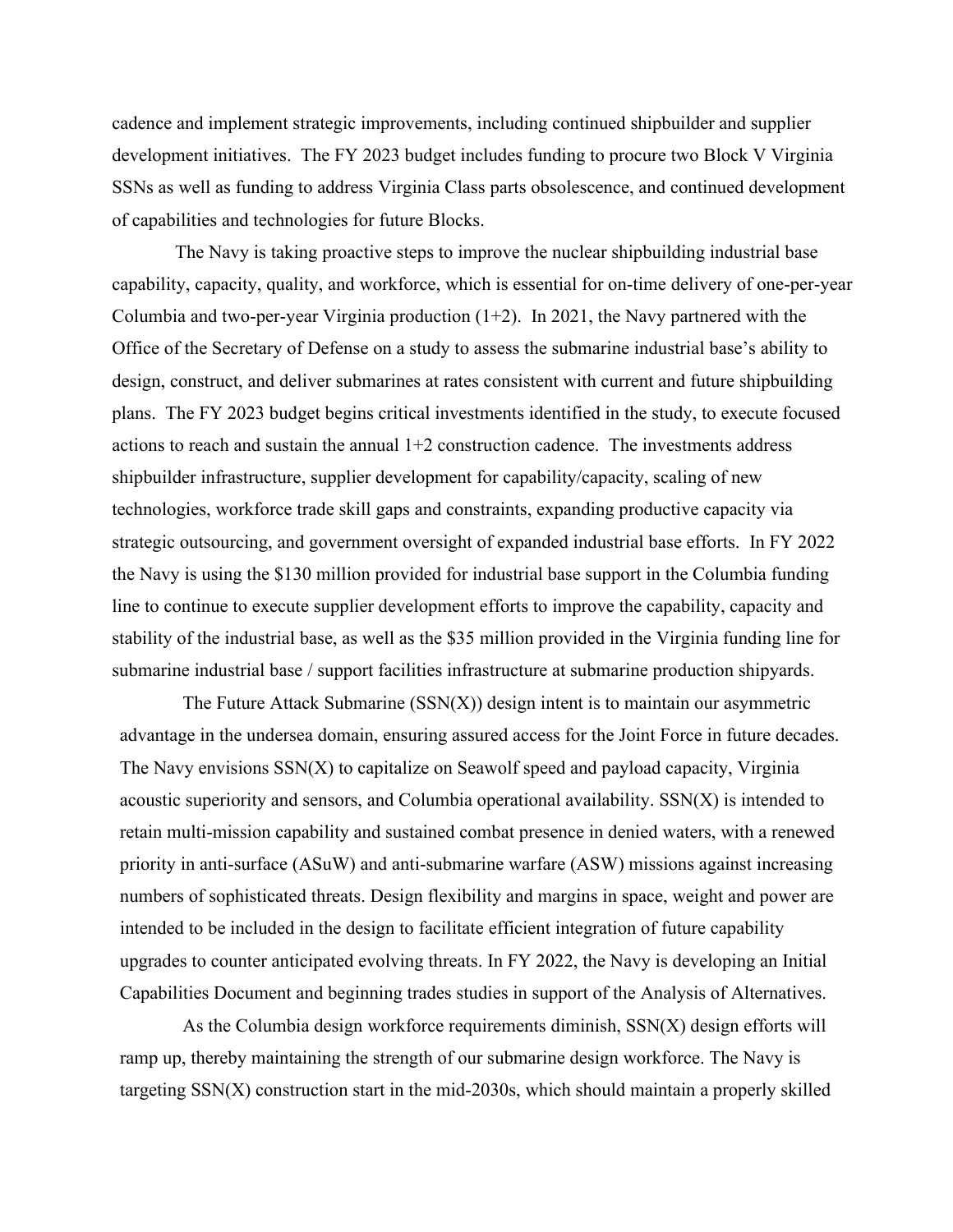production work force as Columbia serial production ramps down.

## **Aircraft Carriers (CVNs)**

The Navy continues to see increased reliability of the new critical technologies on USS Gerald R Ford (CVN 78) as it prepares for operational use. Having turned all 11 Advanced Weapons Elevators over to the crew, with over 17,000 cycles operating in port and at sea, Gerald R Ford achieved IOC on December 22, 2021. USS Gerald R Ford successfully completed its first Planned Incremental Availability in February 2022 and is preparing for its first employment.

USS John F Kennedy (CVN 79) is 85 percent construction complete. John F Kennedy transitioned to a single-phase delivery to achieve the most efficient path forward and deliver a more capable and lethal ship to the Fleet, and is on schedule to deliver in 2024 with a complete combat systems suite and fully outfitted with F-35C ship modifications. USS *Enterprise* (CVN 80) construction is 15 percent complete and USS *Doris Miller* (CVN 81) completed its first cut of steel in August 2021. Additionally, the first CVN 80 keel unit was laid in April 2022, with a commemorative ceremony to occur in late summer 2022.

The Nimitz Class Refueling Complex Overhaul (RCOH) is the full recapitalization of the carriers in support of the second half of their service life. The RCOH is refueling the ship's reactors, modernizing its capabilities, and repairing ship systems and infrastructure. USS George Washington's (CVN 73) RCOH is 94 percent complete. USS John C Stennis (CVN 74) is 21 percent complete. USS Harry S Truman (CVN 75) will begin RCOH in FY 2025.

#### **Large Surface Combatants**

Arleigh Burke Class (DDG 51) destroyers are the workhorse of the Fleet, with 70 ships delivered as of February 2022. Over the course of the FY 2018-2022 MYP, the Navy will procure a total of 12 Flight III DDGs, more than the planned 10 ship procurement, thanks to the strong support of Congress. The shipbuilders have a total of 19 DDG-51s under contract. The budget request funds procurement of a total of 10 ships from FY 2023 to FY 2027 at two DDG 51s per year, while the intended MYP contract will procure nine ships with an option for the tenth DDG 51. Similar to the FY 2018-2022 MYP, additional annual options will be requested. Including the tenth ship as an option in the MYP as a "nine plus one" profile provides the flexibility to adjust procurement quantities due to potential changes driven by world events or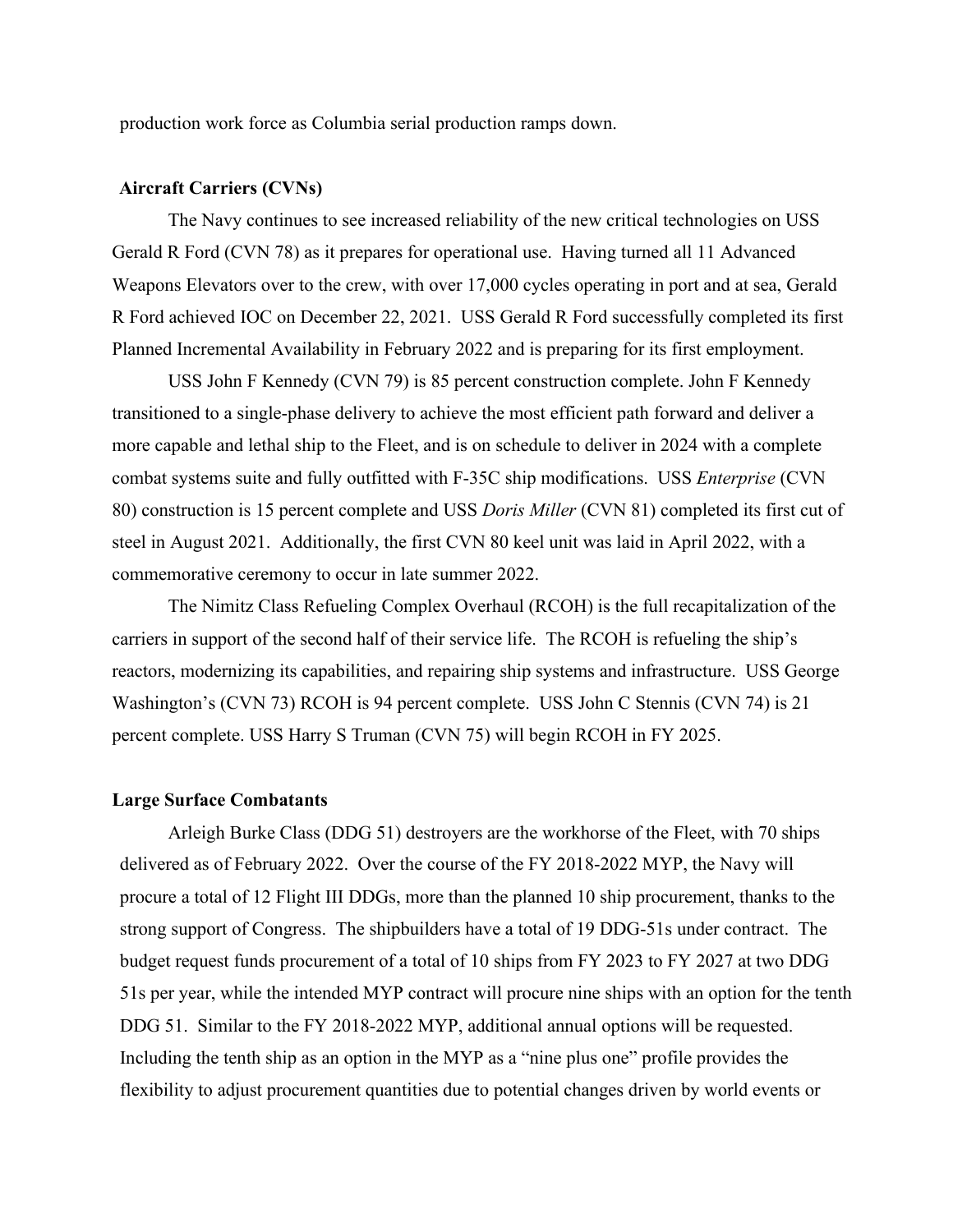production issues, while adjusting to force structure requirements.

These Flight III ships will provide enhanced Integrated Air and Missile Defense (IAMD) with the AN/SPY 6(V)1 Air and Missile Defense Radar (AMDR) and AEGIS Baseline 10 (BL10). AMDR meets the growing ballistic missile threat by improving radar sensitivity and enabling longer range detection of increasingly complex threats. The program demonstrated design maturity through its successful completion of all developmental testing. AMDR is in production for delivery to support Flight III ships. Initial shipboard testing of the radar and combat system has commenced on the first DDG 51 Flight III ship, USS Jack H Lucas (DDG 125), which will deliver in FY 2023. As part of a two-phased testing approach, IOC in FY 2024 will include Air and Missile Defense Commander (AMDC) capability with core BMD capability (Long-Range Search and Track and Sea Based Terminal). This aligns with Fleet priorities for Flight III to replace Cruisers in the AMDC role. Follow-on testing will support the IAMD key performance parameters with completion of Initial Operational Test and Evaluation (IOT&E), which culminates with Flight Test Mission (FTM)-42 in the fourth quarter of FY 2027. The Flight III leverages the proven Flight IIA platform with modifications for hull stability, cooling (350-ton AC plants) and power (4 MW generators / 4160 VAC) to accommodate AMDR.

Aligned with congressional intent, risk reduction integration testing of critical Flight III systems (AMDR, BL10, and power systems) is ongoing. BL10 is being integrated with a LRIP SPY-6 array and power conversion equipment at a land based development site to buy down risk of first time integration at the waterfront aboard DDG 125. Land based testing of the electric plant concluded in January 2022, initiating integration and testing of the Machinery Control System software. Land based integration activities continue to groom "first-of" issues in advance of shipboard testing offering significant risk reduction for DDG 125 ship production milestones. The first combat system software incremental load was delivered to DDG 125 in February 2022.

The Zumwalt Class (DDG 1000) guided missile destroyers provide multi-mission surface combatants designed to provide long-range, offensive surface strike capabilities. The DDG 1000 program continues to accomplish first-time integration of unique combat systems elements, complete Post Delivery Test and Trials (PDT&T), train the crew on ship functions, and demonstrate operational performance. USS Zumwalt (DDG 1000) and USS Michael Monsoor (DDG 1001) are both homeported in San Diego, California. The program is leveraging both ships to execute test and evaluation requirements in accordance with the Test and Evaluation Master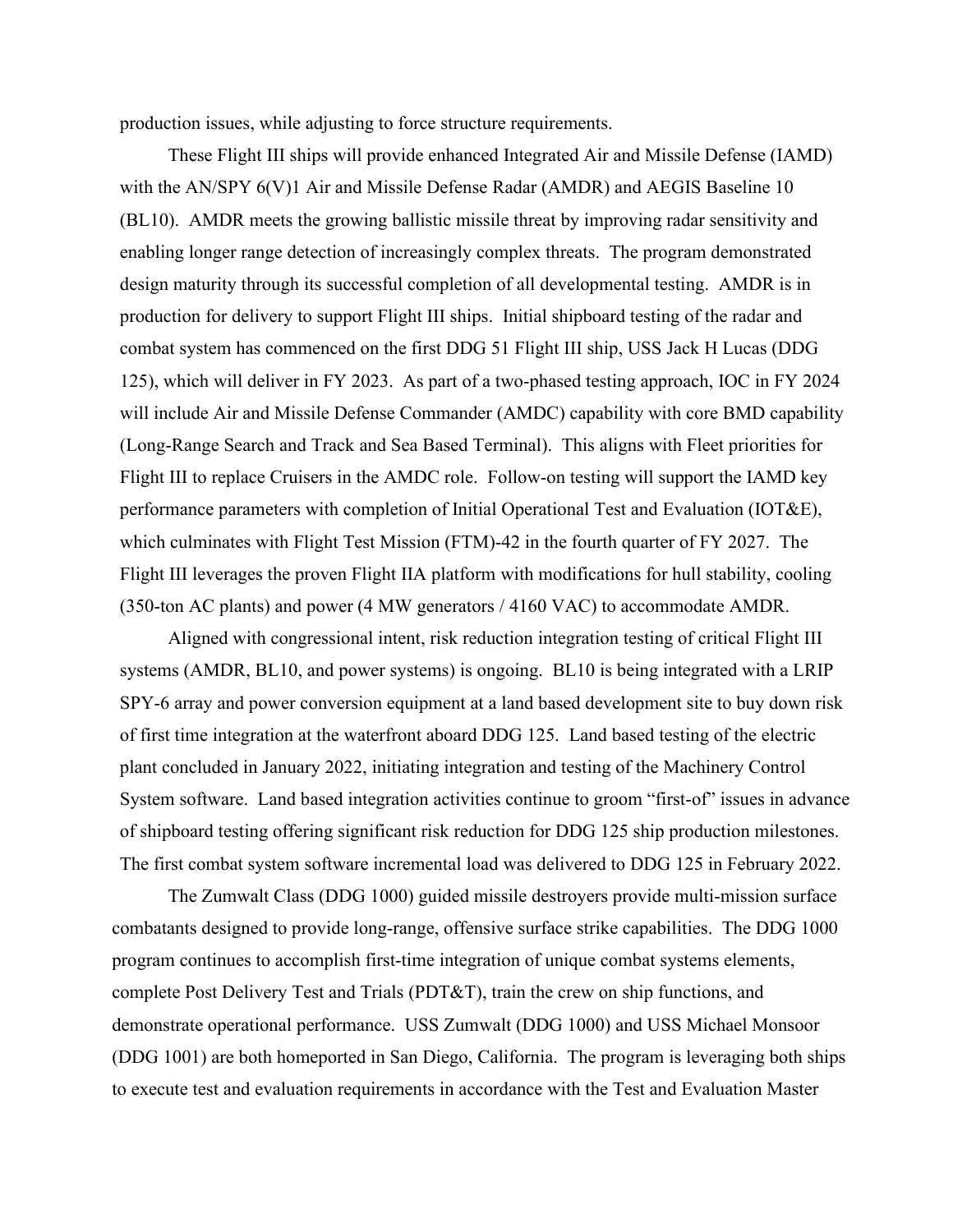Plan with focus on Air Warfare, Surface Warfare, and Strike Warfare on DDG 1000; and ASW and Aviation on DDG 1001. This allows for simultaneous activation and testing of multiple warfare areas. IOC will occur following completion of PDT&T requirements. The Navy is evaluating the timeline to achieve IOC with the current estimate in the first quarter of FY 2023. Planned construction and Hull, Mechanical, and Electrical (HM&E) test and activation of USS Lyndon B Johnson (DDG 1002) at General Dynamics Bath Iron Works is complete and the ship has transitioned to Huntington Ingalls Shipbuilding for completion of Combat Systems installation as part of the planned single delivery approach. Final delivery is expected after completion of the combat systems installation in FY 2024. The Zumwalt Class is also planned for integration with Navy's Conventional Prompt Strike hypersonic weapon system in FY 2025.

 $DDG(X)$  will be the next enduring large surface combatant that follows the highly successful DDG 51 Class. Similar to DDG 51's evolution from CG 47, the initial flight of  $DDG(X)$  is a new hull form built around the DDG 51 Flight III's AMDR with AEGIS BL10. DDG(X) Top Level requirements were approved by the CNO in December 2020 and were based on an informed requirements process executed by a cross functional team of requirements, acquisition, naval architects, and cost estimators to deliberately reduce execution risk.  $DDG(X)$ will provide the flexibility and margins (space, weight, power, and cooling reservations) to accommodate required future capacity and capability upgrades to counter evolving threats. DDG(X) is currently focused on Concept Refinement and transition into Preliminary Design with industry partners. The Navy is committed to a smooth and successful transition from DDG 51 to DDG(X) starting around FY 2030. The transition will preserve the critical shipbuilding and supplier industrial base by executing a collaborative design process with current DDG 51 shipyards and transitioning to a proven limited competition model between these shipyards at the right point in ship construction.

The FY 2023 request fully funds the required land-based testing efforts over the FYDP to reduce critical risks with the Integrated Power System and new hull form identified by the Senior Technical Authority in accordance with prior congressional direction. The Navy is incorporating lessons learned from prior platform transitions to deliberately reduce execution risk and position industry for a successful transition, by establishing informed requirements, use of nondevelopmental technologies, proven combat system elements, collaborative design process, and robust land based testing.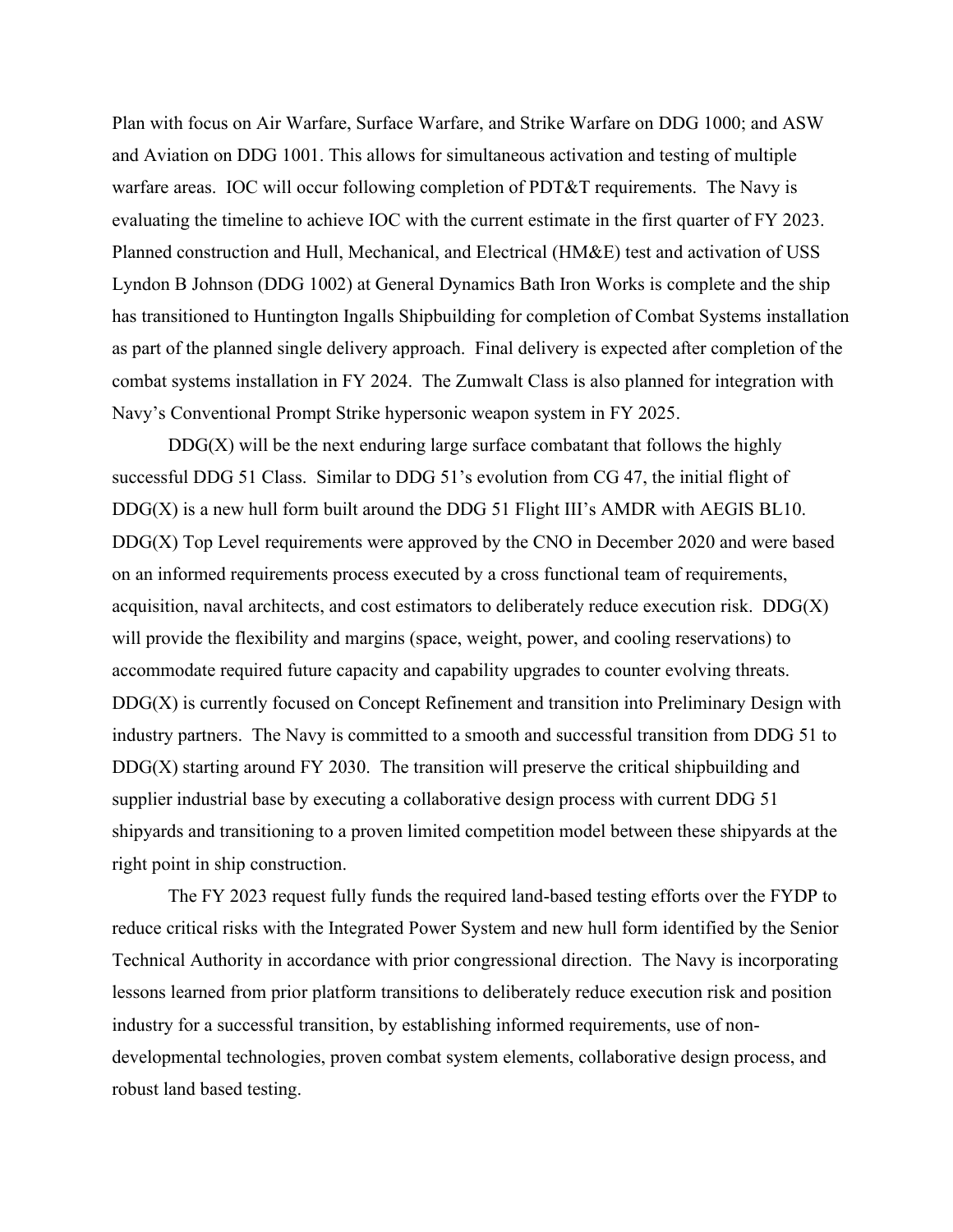To date, Congress has provided a total of \$335 million to support the surface combatant supplier base and to improve surface ship shipyard infrastructure. The Navy has awarded approximately \$168 million of surface combatant supplier base funding across 51 suppliers and is working with industry for targeted investments in shipyards and the supplier base, supporting industry's capital expenditure strategies to increase efficiency.

### **Small Surface Combatants**

The Constellation Class Frigate (FFG 62) is the evolution of a proven parent design built to Naval combatant design standards with increased lethality, survivability, and improved capability to support the full range of military operations as part of a more lethal Joint Force. Frigate requirements have been validated and were refined through early engagement with industry in a collaborative Conceptual Design process that completed in June 2019. The FFG 62 program is managing development risk by combining proven ship designs with mature, best-ofbreed Government Furnished Equipment designated combat system elements. The Navy is establishing a FFG 62 Land Based Engineering Site to reduce integration risks and test power and propulsion systems. The first two ships, the future USS *Constellation* and USS *Congress*, are under contract, with the lead ship to start construction in FY 2022. The third ship, the future USS *Chesapeake*, will go on contract in FY 2022. The Navy is confident in the capability FFG 62 will deliver to the Fleet, especially its ASW capabilities against modern threat submarines.

The LCS program has delivered 26 of the 35 total funded ships. The Navy has installed Naval Strike Missile (NSM) on six Independence variant (IND) LCS platforms and continues to install NSM on LCS hulls this year and in the future, extending the offensive capability of the ship. Additionally, procurement of material for Lethality and Survivability (L&S) upgrades is on track for the first installations in FY 2024. Development of the L&S Common Combat System has begun and will support transition from shipbuilder procured contractor furnished equipment combat systems to program of record government furnished equipment. Eighteen LCS will have conducted their inaugural deployments to 5th/6th, 7th, or 4th Fleet by the end of FY 2022, providing a significant increase in assets for Fleet Commanders which will continue to grow as the remaining ships are delivered to the Fleet.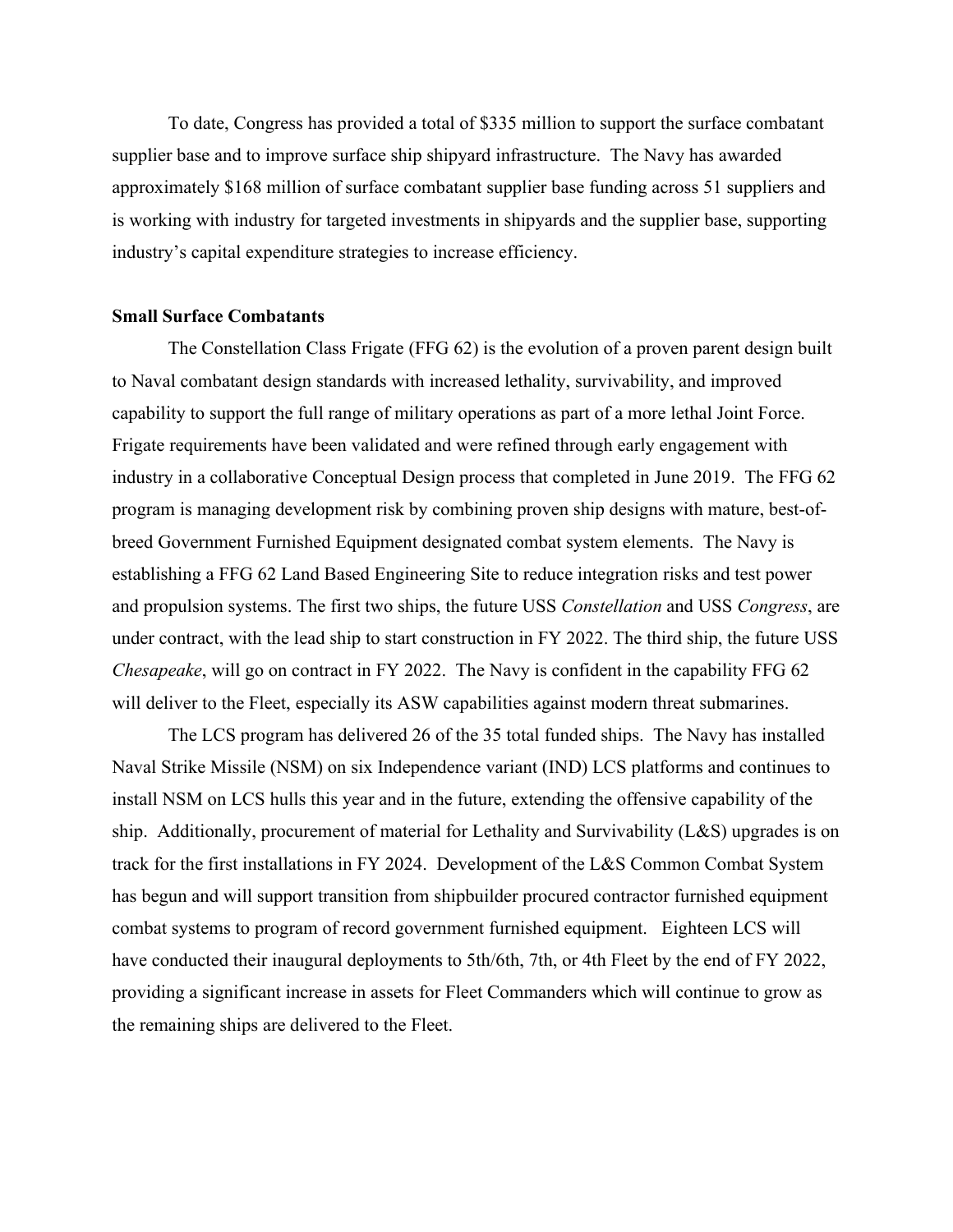#### **Large Deck Amphibious Warfare Ships**

Amphibious warfare ships remain a key component of the Nation's global forward presence, supporting crisis and contingency response missions in order to provide decision space for our nation's leaders. These ships and their embarked Marines and Sailors strengthen relationships with our allies and partners on a daily basis to deter strategic competitors. In order to ensure the future naval expeditionary force is maximized for effective combat power, while reflecting and supporting the force structure changes addressed in USMC's Force Design, the Secretary of the Navy directed an amphibious requirement study that will inform refinement of amphibious ship procurement plans and shipbuilding profiles, as well as inform the ongoing overall Naval Force Structure Assessment.

The America Class Landing Helicopter Assault (LHA 6) is the key platform of the Expeditionary Strike Group/Amphibious Ready Group of the present and future. The LHA 6 Class program provides agile and versatile multi-mission platforms with increased lethality, command and control, and survivability. Among other capabilities, these ships host the fifth-generation F-35B Joint Strike Fighter aircraft that is critical to the high-end fight.

USS Tripoli (LHA 7) delivered in February 2020 and is preparing for its maiden deployment in 2022. Bougainville (LHA 8) is 47 percent construction complete with 82 percent of units erected to support a FY 2025 delivery. LHA 8 will include a well deck to increase operational flexibility and includes a reduced island structure that increases flight deck space to enhance aviation capability. LHA 9 has commenced long lead-time material procurement and preparing to start ship fabrication in FY 2023. The Department plans to procure a future LHA, replacing the capability lost with the decommissioning of the Bonhomme Richard (LHD 6).

#### **Small Deck Amphibious Warfare Ships**

San Antonio Class Landing Platform Docks (LPD 17) provides the ability to embark, transport, and land elements of a landing force by helicopters, tiltrotor aircraft, landing craft, and amphibious vehicles. The San Antonio Class LPD will continue to support the embarkation of Marine Expeditionary Units (MEUs) and facilitate Amphibious Ready Groups well into the future, as these ships provide strategic mobility, force projection, and the ability to campaign across the globe.

USS Fort Lauderdale (LPD 28) delivered in March 2022, while USS Richard M McCool Jr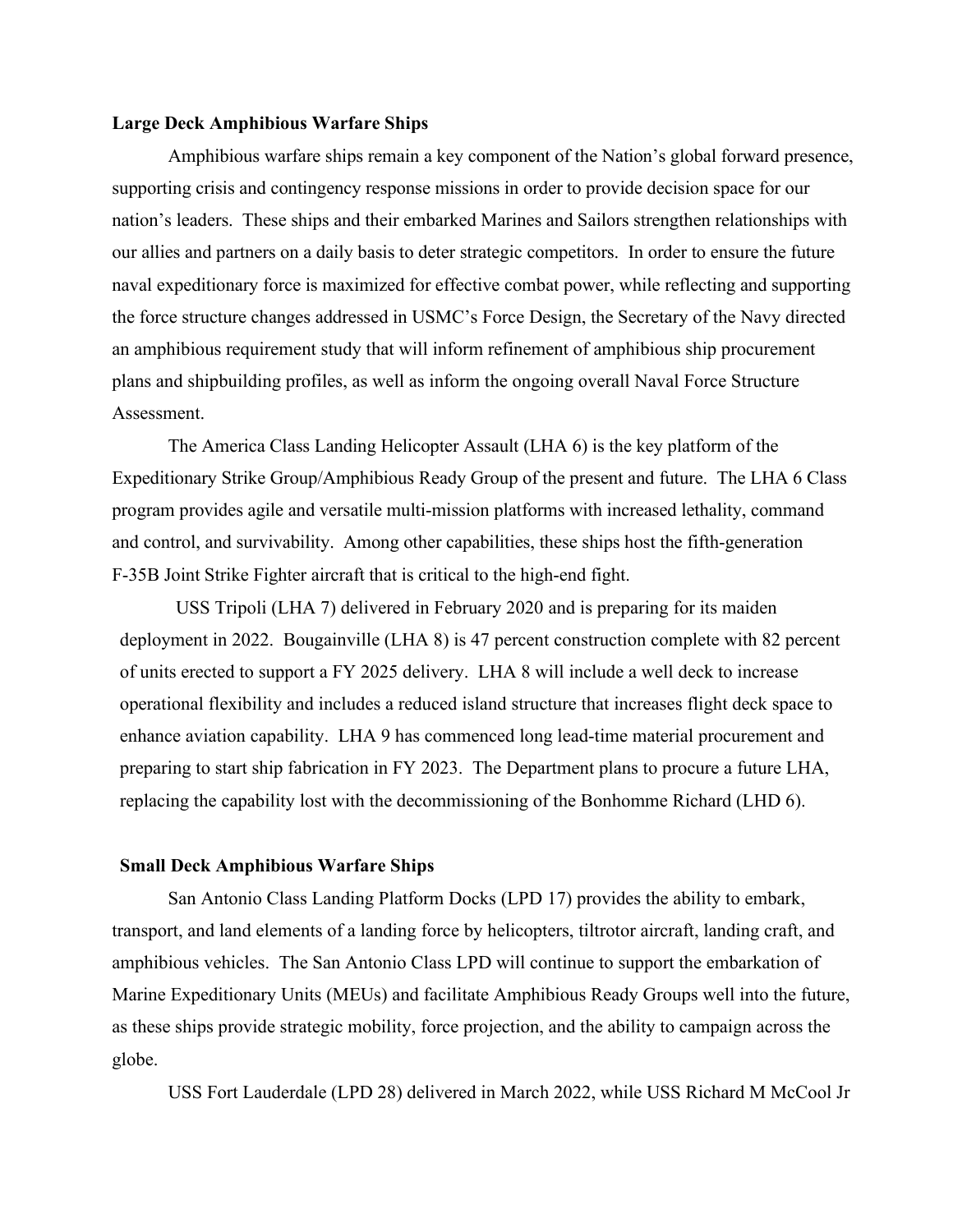(LPD 29) is 75 percent complete and planned for delivery in the fourth quarter of FY 2023. LPD 28 and LPD 29 leveraged many design innovations and cost reduction initiatives, including the first install of the Enterprise Air Surveillance Radar (EASR) on LPD 29, as the class transitions to Flight II. The first Flight II ship, the future USS *Harrisburg* (LPD 30), is 25 percent complete with a planned delivery in FY 2025. In addition, the Navy awarded the future USS *Pittsburgh*  (LPD 31) Detail Design and Construction contract in April 2020 and start of ship fabrication is planned for later this year. Following advanced procurement in FY 2022, this year's budget requests the remainder of the funding for LPD 32.

#### **Connectors**

The Ship to Shore Connector (SSC) program provides the capability to rapidly move assault forces from ship to shore within the littoral operational environment to accomplish Unified Campaign Plan missions and ensures the Joint Force Commander's ability to conduct amphibious operations and operate over the high water mark, including movement over ice, mud, rivers, swamps and marshes. SSC provides the functional replacement for the Landing Craft, Air Cushion (LCAC) Class of craft, which began reaching end of extended service life in 2015. The Department remains committed to fielding SSC and has addressed program developmental setbacks and commensurate reductions in procurement quantities in FY 2020 and FY 2021. The 2022 Consolidated Appropriations Act added funding for three additional SSC for five total. In FY 2023 the Navy requests authority to enter into one or more block buy contracts for up to 25 SSCs. The initial block buy supported by the FY 2023 President's Budget would be for 10 SSCs from FY 2023 through FY2027.

The Navy has contracted for 24 craft. The first two craft, LCAC 101 and 102, have been delivered to the Fleet in Little Creek, VA. The Navy is also replacing its aging Landing Craft Utility (LCU) fleet with the LCU 1700 program which will restore LCU's complementary heavy lift payload in a more rugged, reliable, and affordable independent operations capable platform. While no LCU 1700s are requested in FY 2023 as the shipbuilder works off their backlog, LCU 1700 procurement is planned to continue in FY 2024.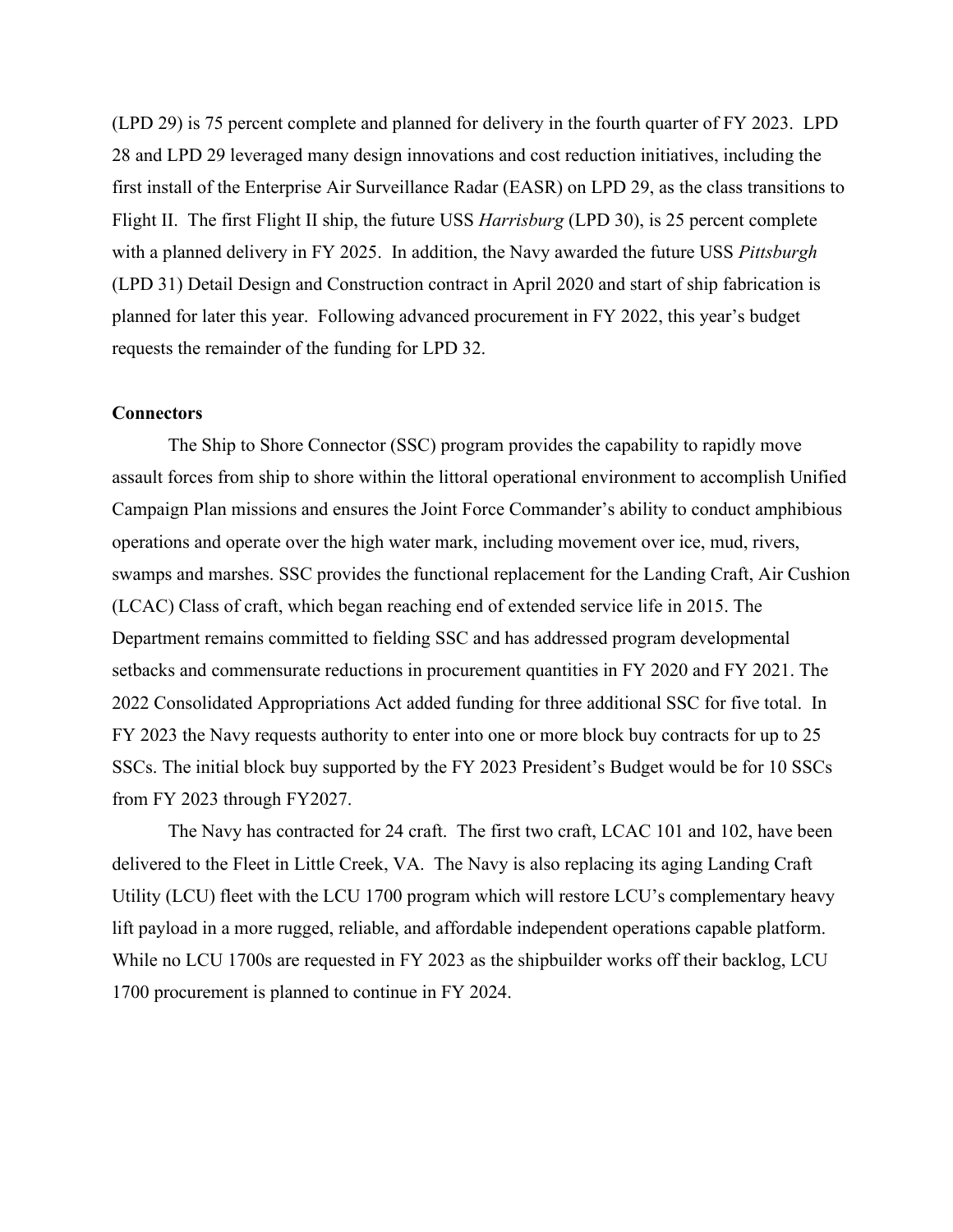### **Expeditionary, Auxiliary, and Other Vessels**

Expeditionary support vessels are flexible platforms used across a broad range of military operations in support of multiple operational phases. The Light Amphibious Warship (LAW) will complement amphibious warfare ships and will provide added surface maneuver, mobility, sustainability, and survivability for Marine Corps Stand-in Forces in strategic competition. Preliminary Design efforts began in January 2022 to help inform requirements through industry engagement. Upcoming analysis will focus on requirements maturation and refinement of the concept of operations for integration with the Marine Littoral Regiment capabilities in support of the Stand-in Force. The Department is driving towards a lead ship contract award no later than FY 2025. These smaller ships are critical enablers of the USMC Force Design, but in no way replace traditional amphibious warfare ships. Both types of ships are required to posture the Naval Expeditionary Force to serve as a Stand-in Force and respond to global crisis.

The Expeditionary Sea Base (ESB) acts as a mobile sea base, providing prepositioned equipment and sustainment with flexible distribution to support deployed forces. FY 2022 appropriations included the addition of one ESB ship. The Navy commissioned USS Miguel Keith (ESB 5) on May 8, 2021. The ESB 6 and ESB 7 are planned for delivery in FY 2022 and FY 2024.

Expeditionary Fast Transport (EPF) is a shallow draft, all aluminum, commercial-based catamaran capable of intra-theater personnel and cargo lift. EPF provided combatant commanders high-speed sealift mobility with inherent cargo handling capability and agility to achieve positional advantage over operational distances. Apalachicola (T-EPF 13), Cody (T-EPF 14), and Point Loma (T-EPF 15) are under construction with deliveries planned in FY 2022, FY 2023, and FY 2024, respectively. T-EPF 14 and T-EPF 15 are Flight 2 Variants with enhanced medical capabilities that will improve Navy's ability to provide expeditionary medical support to forces conducting DMO and Expeditionary Advance Base Operations (EABO) in contested environments. FY 2022 appropriations included the addition of one EPF Flight 2 and an Expeditionary Medical Ship (EMS). Given the flexibility inherent in fast transports, additional missions for the fast transport vessels are being evaluated.

The FY 2023 budget request continues construction of the John Lewis (T-AO 205) Class fleet replenishment oiler to recapitalize the T-AO 187 Class, which has been in-service since the mid-1980s. T-AOs are the primary fuel pipeline that sustains Carrier Strike Groups and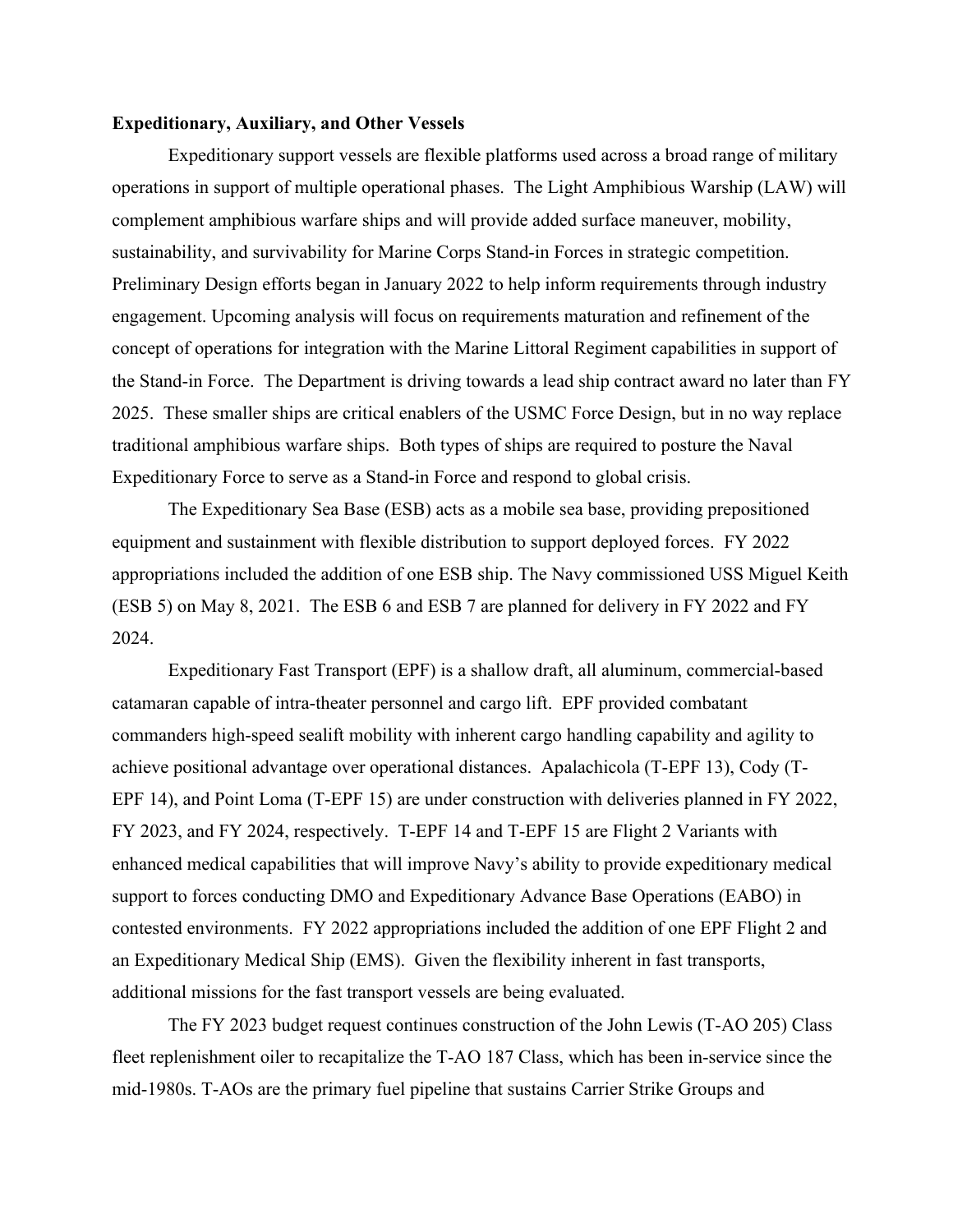Expeditionary Strike Groups, enabling them to project power for extended periods at sea, reducing the reliance on foreign ports for sustainment and increasing time on station to conduct operations. T-AOs are closely integrated with commercial maritime industry due to the use of U.S. commercial standards for construction and maintenance as well as the use of merchant mariners to crew them. T-AO 205 Class brings additional capability and capacity to the Fleet through a 20 ship program of record. USNS John Lewis, the lead ship of the class, successfully conducted Acceptance Trials in April, and is planned for delivery by third quarter FY 2022. T-AO hulls 206 to 208 are currently under construction. Construction on the fifth ship, the future USNS *Lucy Stone* (T-AO 209), will begin in first quarter of FY 2023. The 2022 Consolidated Appropriations Act added funding for one additional T-AO and Affordability Initiatives.

*Navajo*, the first of a new class of combined towing, salvage, and rescue (T-ATS) ship is scheduled to deliver in late 2023. T-ATS is based on existing commercial towing offshore support vessel design, and will provide ocean-going tug, salvage, and rescue capabilities to support Fleet operations. The Navy received funding for two ships in FY 2022 and requests funding for the final ship in the class in FY 2023.

The Detail Design & Construction contract of the FY 2022 funded lead ship of a new class of Auxiliary General Ocean Surveillance ships (T-AGOS 25 Class) is scheduled to award in FY 2023, with serial production planned to begin in FY 2025. The T-AGOS 25 ships will replace the T-AGOS 19 and T-AGOS 23 Class ships. These vessels are critical to ASW and other tactical and strategic missions.

## **Strategic Sealift**

The Navy continues to act on Congressional authorities to address strategic sealift readiness, executing the sealift recapitalization plan developed in cooperation with USTRANSCOM. This three-part approach includes acquiring used commercial vessels for the surge sealift force, constructing new ships for the Maritime Prepositioning Force (MPF), and extending the service life of the most viable platforms. On March 21, 2022, MARAD completed the purchase of the first used vessel, the CAPE Arundel, and completed the purchase of the second used vessel in April 2022. Throughout 2022, the buy-used program will conduct the conversion of the first two vessels for service with the Ready Reserve Force and will purchase an additional five used vessels; two of which are planned for conversion in 2022.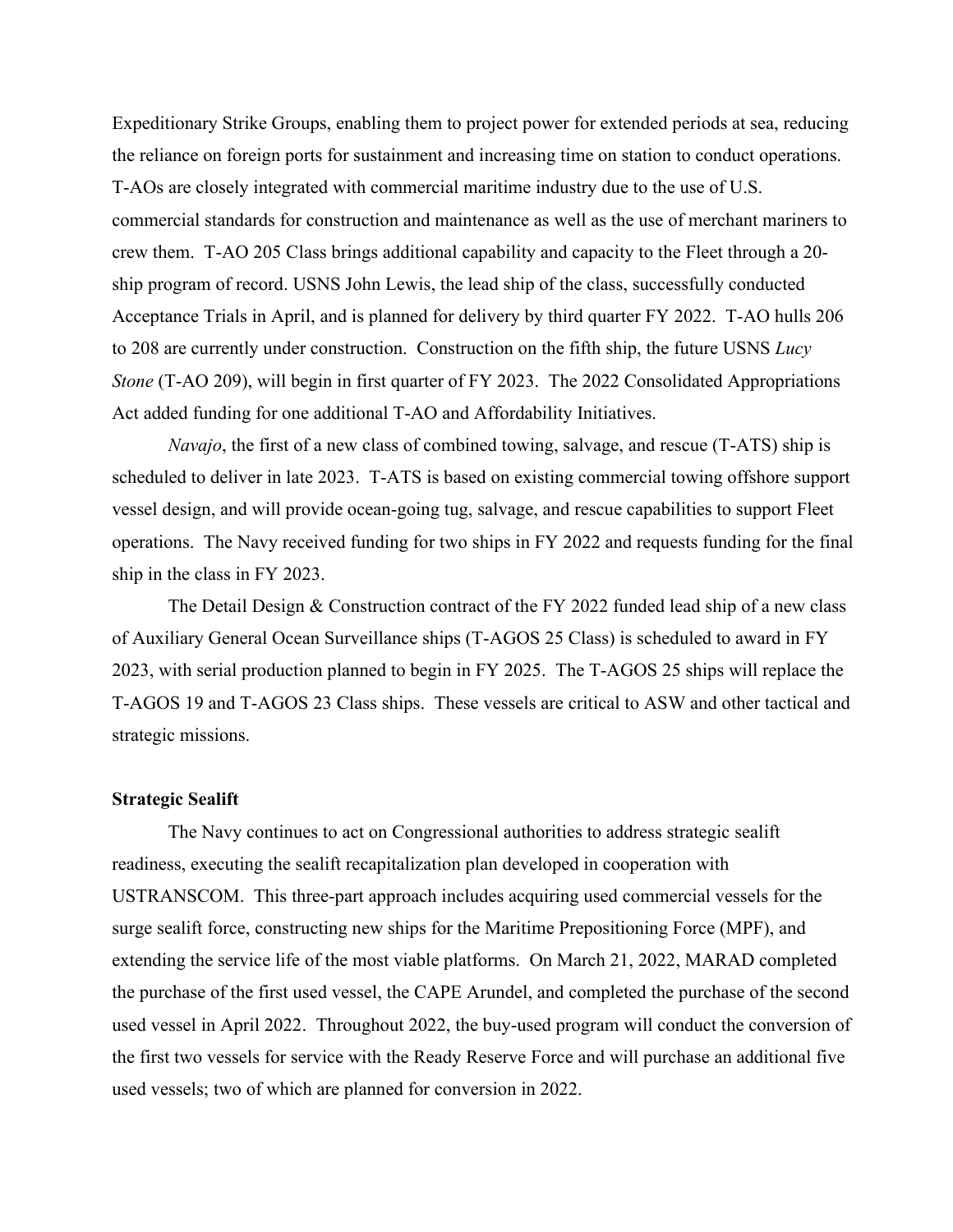The FY 2023 budget supports readiness and recapitalization commitments by requesting two additional used vessel procurements per year over the FYDP, improving the material readiness of existing ships, retiring the least-ready vessels, and continuing to extend the service life of appropriate vessels. The newly procured used sealift vessels will continue their conversion and upgrade work to meet baseline readiness requirements of the Ready Reserve Force ships maintained in Reduced Operating Status. This work will be performed by U.S. shipyards.

The Navy and U.S Marine Corps are coordinating revision of MPF Next Generation requirements and transition plans. Navy will introduce an initial capabilities document into the JCIDS process in FY 2022 to validate MPF Next Generation requirements that will begin the process for new construction ships. Sealift new construction is most appropriate for the replacement of fully operational status ships in the MPF which support Marine Corps.

#### **Sustainment, Modernization, Service Life Extensions and Divestments**

Maintenance and modernization of the Navy's fleet ensures Fleet Commanders have the necessary assets with the required capabilities to respond to operational demands. As a collective maintenance and modernization community, the Navy is continually working to reduce deferred maintenance backlogs and deliver ships back to the Fleet on time and with all required work completed. Key efforts are underway that span the entire process of work package planning, contracting, and waterfront execution, including taking a Performance to Plan approach to improving work package quality, level-loading ports to establish predictability and stability for our industry partners, providing government equipment and material earlier, streamlining Navy inspection points, and reviewing waterfront roles and responsibilities to minimize unnecessary churn and delays in decision making. By providing predictable and stable workload to private shipyards, the Navy is enabling the efficient use of repair capacity available across the ports and allowing industry to understand future workload forecasts and identify opportunities for targeted infrastructure investments. Additionally, the Navy has completed an exhaustive thorough review into the USS Bonhomme Richard fire and is taking appropriate actions to avoid similar events on Navy ships completing repair, maintenance, and modernization availabilities.

Modernization efforts ensure the Navy's in-service Fleet has relevant combat capability for our Fleet Commands. The FY 2023 budget requests funding for the modernization of four destroyers that will ensure sustained combat effectiveness, mission relevancy, and enable the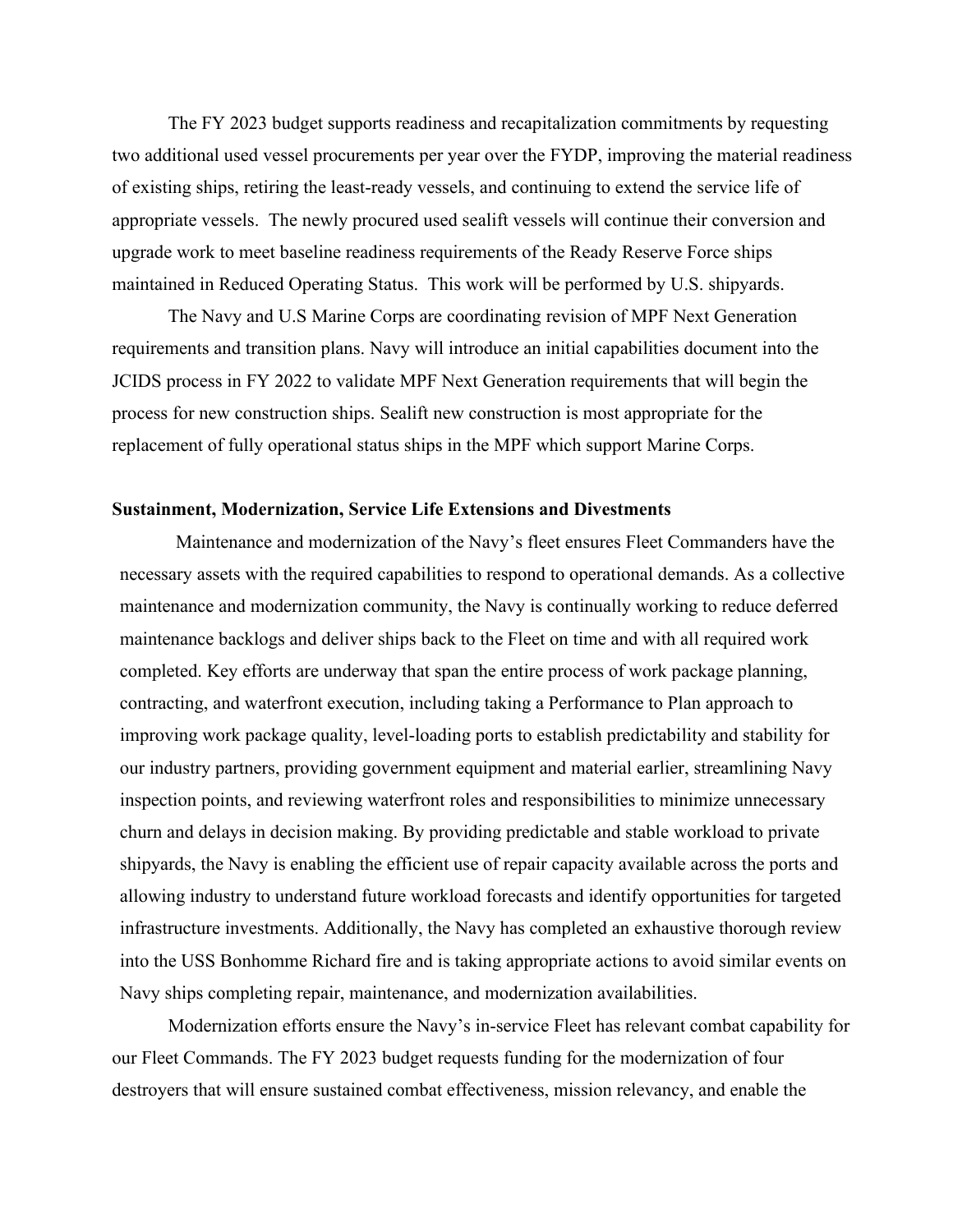AEGIS Fleet to achieve their full expected service lives. The budget funds the first procurement of a SPY-6 variant for back-fit on in-service DDGs, commencing in FY 2026. The Navy is incorporating lessons learned from Cruiser Modernization in the availability planning for DDG Modernization availabilities in the areas of contract type, system lay-up and reactivation, crew manning, and training. Additionally, stand-alone and incremental modernization will continually be reviewed and aligned to provide the necessary capability and mission effectiveness to defeat our adversaries throughout the life cycle of DDGs.

In this era of strategic competition, the Navy's submarine force provides an asymmetric warfighting advantage. Ensuring our submarines are maintained and modernized to dominate the undersea battlespace is an enduring Navy priority. The Navy is committed to seeking balance of the maintenance workload within the public and private shipyards, as well as maintaining a healthy industrial base for both submarine maintenance and new construction. To that end, the Navy launched a study to improve fast attack submarine (SSN) material availability that will include a 15-Year SSN Maintenance Plan outlining approaches to optimize submarine repair at all shipyards, including private-sector maintenance execution. The Navy will continue to work with our industry partners to improve cost and schedule performance for submarine maintenance, providing valuable maintenance surge capacity.

To free up additional resources for priorities more closely aligned to the NDS, the FY 2023 budget proposes to decommission 24 ships in FY 2023. Of these 24 ships, eight ships are at or beyond expected service life (ESL) and 16 ships are prior to ESL (1 CG, 4 LSD, 9 LCS, 2 ESD). For the former eight ships, inactivation in FY 2023 is a normal part of the end of their lifecycle. For the latter 16 ships, the Navy closely reviewed operational needs and fleet requirements, and ultimately made the difficult decision that this force structure is too costly to operate and sustain and no longer provides the capabilities needed to best address the current and future national security challenges. Decommissioning less capable ships before the end of their expected service life provides critical resources to invest in procurement and development of higher capability platforms. The Navy is trading near-term capacity for long term capability, and the FY 2023 budget does not resource capacity beyond what can be reasonably sustained – manning, training, maintenance, ordnance, operations, and future modernization.

The CG and LSDs are in poor material condition and require significant resources to continue to maintain, modernize, and operate them. The substantial cost to retain these ships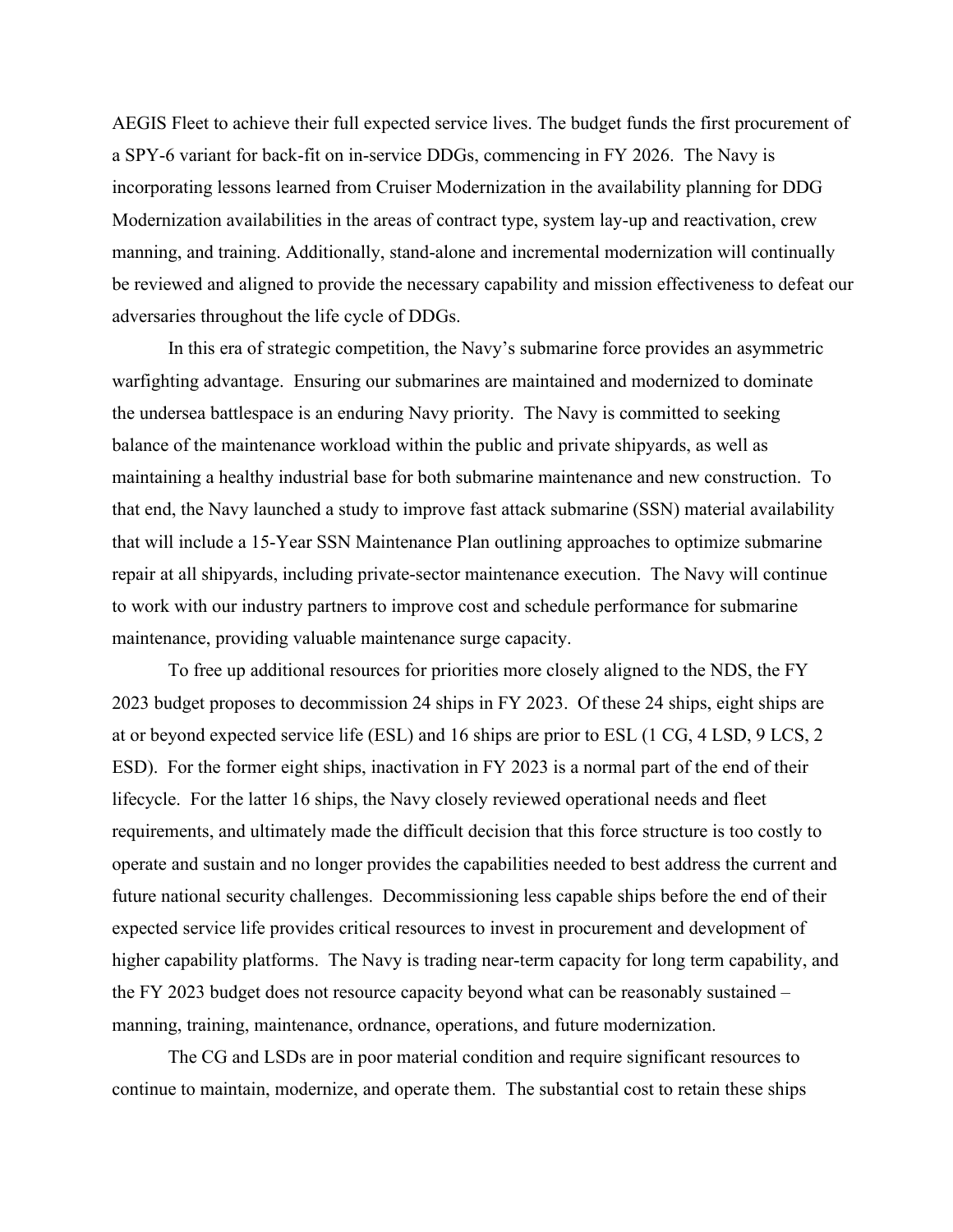outweighs the potential warfighting contributions of these platforms over their limited remaining service life. For the LCS, the FY 2023 budget focuses the LCS class on mine countermeasures (MCM) and surface warfare (SUW) mission areas, eliminating the ASW mission for the class. The ASW Mission Package is no longer being pursued due to technical challenges and the forthcoming introduction of FFG 62 as a highly capable ASW platform. Consequently, eight FREEDOM class ships are planned for decommission in correlation with the eight ASW mission packages. In addition, LCS 3 is also proposed for decommissioning because it remains a nondeploying test ship that is no longer needed. Continued retention of this ship imposes significant cost to upgrade it to common configuration and capability with the rest of the Fleet. The T-ESD ship class is less relevant for peer military competition, as they were designed for non-contested environments to support ship-to-shore craft movements. These T-ESDs support the maritime prepositioning force. In the FY 2023 budget, Maritime Preposition Squadron Two will be placed into reduced operating status (ROS).

#### **Shipyard Infrastructure Optimization Program (SIOP)**

The Shipyard Infrastructure Optimization Program is essential to supporting the future needs of the Navy's nuclear submarine and aircraft carrier force. With the tremendous support received from Congress, to include \$1.6 billion appropriated in FY 2022, the program is advancing several key initiatives. The Navy appreciates the Congressional support provided in the FY 2022 appropriation to derisk the construction schedule for the new Multi-Mission Dry Dock at Portsmouth Naval Shipyard, critical for the east-coast maintenance capability for the Virginia Class submarines. In FY 2022, the second increment of digital modeling will commence which will inform project design and construction. Area Development Plans will be completed at each public shipyard across the FYDP utilizing the digital modeling output. Additionally, funds will be utilized to begin project design for a Ford-capable dry dock at Puget Sound Naval Shipyard (PSNS), award the construction contract for DD8 Salt Water Upgrades at Norfolk Naval Shipyard (NNSY), award several restoration and modernization projects, and purchase capital equipment to replace aged elements to revitalize maintenance shop capabilities. Funding requested in FY 2023 budget requests for SIOP includes \$8.3 billion across the FYDP, which includes construction start of a new Multi-Mission Dry Dock at Pearl Harbor Naval Shipyard, critical for the west-coast maintenance capability of the Virginia Class submarines.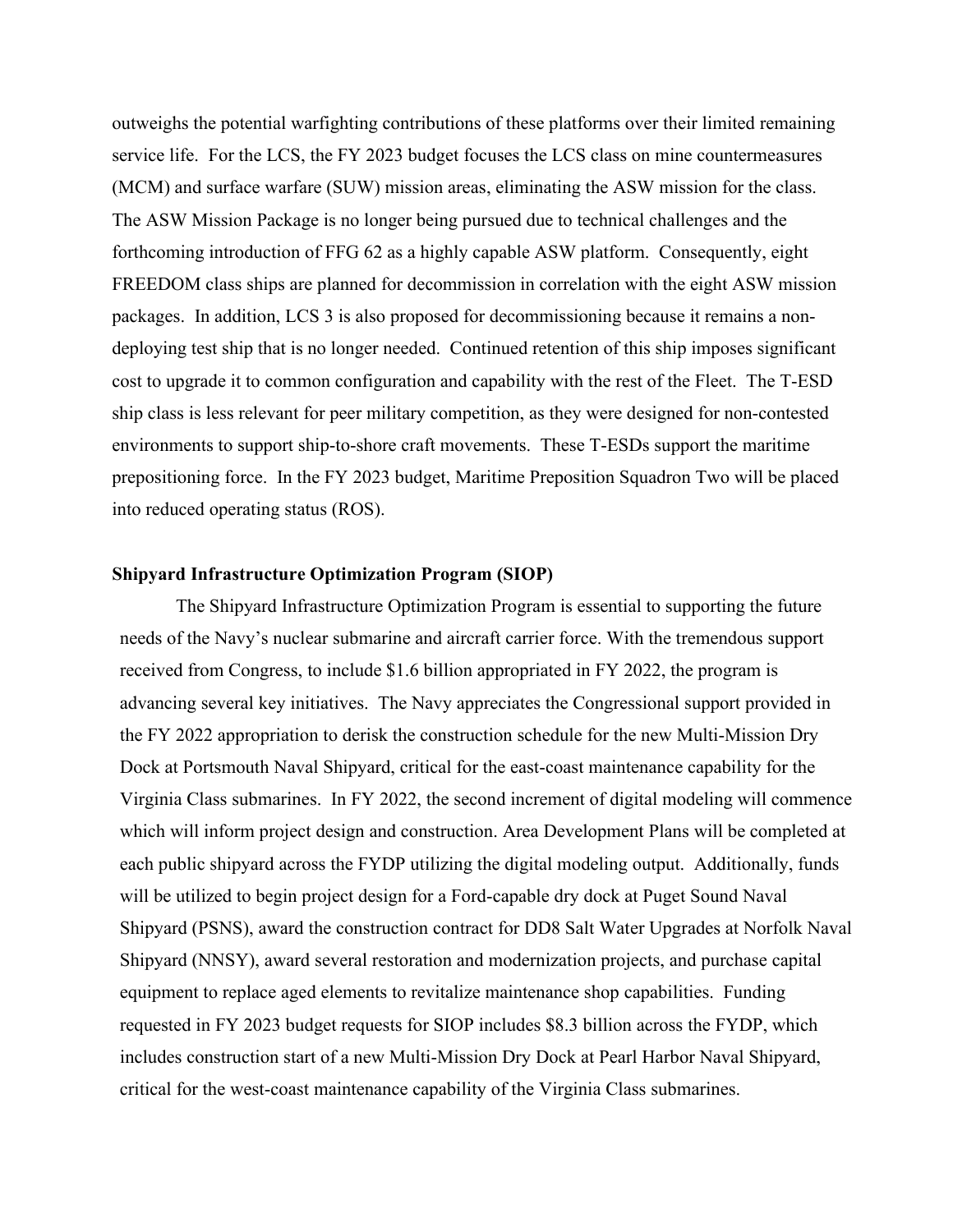To ensure disciplined execution of construction efforts managed within the program while maintaining uninterrupted support to the Fleet, the DON has established a Program Executive Office for Industrial Infrastructure (PEO II) affiliated with the Naval Facilities Engineering Systems Command, and reporting directly to the Assistant Secretary of the Navy for Research, Development, and Acquisition. PEO II and the Program Management Office (PMO 555) are implementing agile acquisition methodologies to coordinate the programmatic execution of this complex effort. PEO II also remains integrated with the Naval Sea Systems Command and the Naval Sustainment System – Shipyards (NSS-SY) efforts to ensure that required ship maintenance at the shipyards is not impacted by SIOP efforts.

The program remains committed to applying lessons learned and, when applicable, applying industry best practices to an iterative process that utilizes industrial modeling and simulation data to inform program decisions that can improve Fleet operational availabilities. This process and ongoing coordination, across the major stakeholders, will ensure that thoughtful and informed actions toward optimization are made at the nation's public shipyards. SIOP is creating momentum as a cross-organizational initiative committed to creating predictable delivery of critical infrastructure for the four public shipyards of the future.

#### **Unmanned Surface and Undersea Vehicles**

The DON continues to experiment, develop and deliver unmanned surface and undersea capabilities to augment the manned force. These capabilities will increase capacity, standoff, reach, and protection of our manned platforms.

The Navy's Medium and Large Unmanned Surface Vessels (MUSV/LUSV) are a key element of the Future Surface Combatant Force that support the NAVPLAN "Capacity" priority to deliver a larger, hybrid fleet of manned and unmanned vessels. These USVs will expand Intelligence, Surveillance, and Reconnaissance (ISR) advantage and add missile magazine depth. Our FY 2023 efforts will execute a deliberate development plan to include reliable Hull, Mechanical and Electrical; advanced networks and radios; common core USV Combat System; vessel control software; sensory perception and autonomy; and platform and payload prototyping.

In February 2022, the Navy assumed ownership of the two Strategic Capabilities Office Overlord vessels for continued experimentation and learning. Of significant note, the Navy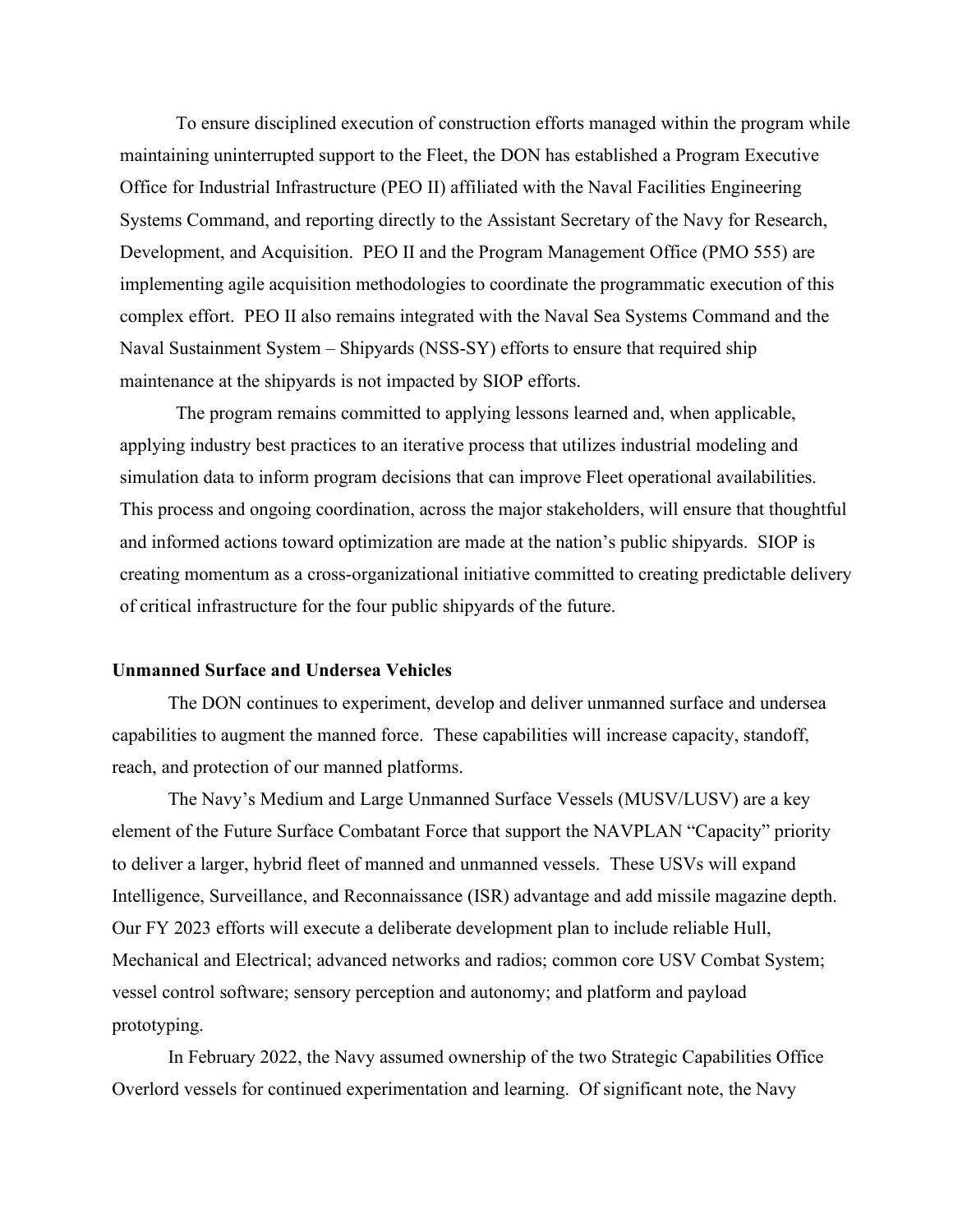accumulated over 4,000 hours and 47,000 nautical miles of autonomous mode operations to include teaming with other manned ships during FY 2021 through March 2022. Experimentation with the Overlord vessels will continue to inform development of MUSV/LUSV.

By the end of FY 2023, Navy will have an operational MUSV Land Based Test Site, will have initiated LUSV land based testing, and will operate six USV prototypes: three of the four Overlord USVs (OUSV), one MUSV prototype, Sea Hunter and Sea Hawk. Additionally, the first autonomy enabled EPF-13 will commence sea trials in July 2022 and be delivered at the end of FY 2022 to support EABO experimentation and CONOPs development.

The MCM USV program includes the development and production of MCM USV craft and Payload Delivery Systems to deliver multiple capabilities to meet MCM Mission Package requirements. Mine sweeping is accomplished leveraging the mature craft and sweep payload developed for the Unmanned Influence Sweep System program that completed IOT&E in June 2021 and Underwater Explosive testing in the first quarter of FY 2022. Payload integration between the same mature craft and the AN/AQS-20 towed sonar has completed and technical evaluation is currently in progress, which will provide the mine hunting capability. The Barracuda program is the future mine neutralizing capability in early development, with plans to integrate onto the MCM USV.

The Navy continues to invest in a family of Unmanned Undersea Vehicles (UUVs) to aid in maintaining undersea domain superiority. These investments will expand Navy reach and persistence by augmenting manned platform capacity with unmanned autonomous systems. The Navy has begun fabrication of Orca, Extra Large Unmanned Undersea Vehicle (XLUUV), a pierlaunched UUV capable of carrying large payloads, and began initial in-water testing in the third quarter of FY 2022. The Large Displacement Unmanned Undersea Vehicle which will support Subsea and Seabed Warfare and Intelligence Preparation of the Operating Environment capabilities delivered the first in class Phase 1 UUV in the second quarter of FY 2022, and has commenced in-water testing. The Navy is taking a deliberate pause on LDUUV Phase 2 to realign Subsea and Seabed Warfare and hostability requirements.

The Navy delivered the last three, of nine, Dry Deck Shelter variant Razorbacks to UUVRON-1 in October 2021. These are the first Program of Record submarine launched and recovered UUVs. A competitive RFP was issued in FY 2020 for production of a Medium UUV that supports both the submarine torpedo tube launched and recovered Razorback Intelligence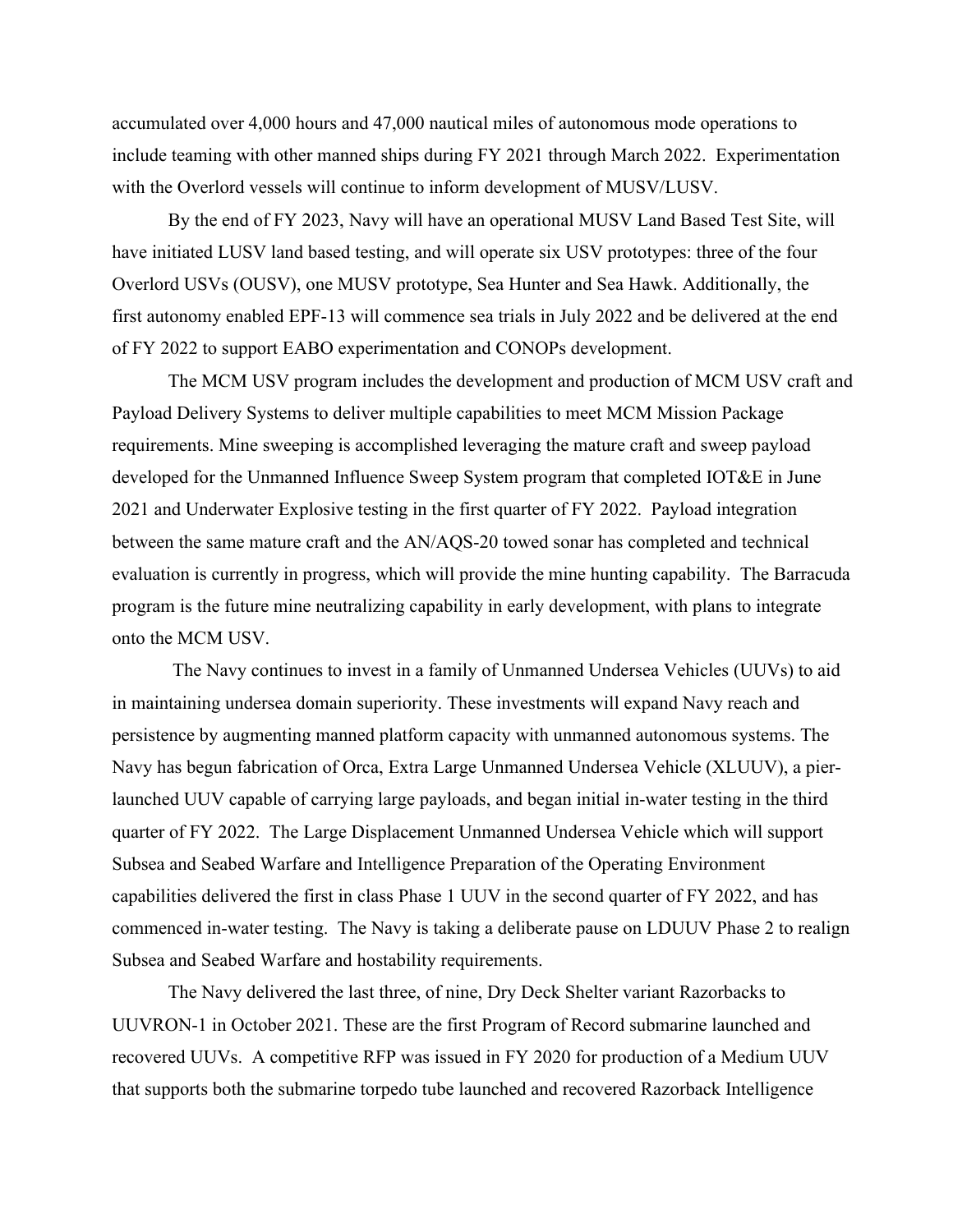Preparation of the Operating Environment mission, as well as the Maritime Expeditionary MCM UUVs mission. The Navy anticipates awarding an Engineering Development Model contract in the third quarter of FY 2022.

Lionfish is a small lightweight highly portable vehicle that can be mission configured to support Explosive Ordnance Disposal and Naval Special Warfare. This effort was a partnership with the Defense Innovation Unit and used accelerated acquisition authorities such as commercial solutions opening and other transactions. Lionfish will include advancements to the artificial intelligence / machine learning (AI/ML), Automated Target Recognition, and autonomy processes currently fielded with the MK18 MOD2 UUV, expanding the capabilities of the Navy's intelligent family of UUVs. The Navy anticipates awarding a contract in the third quarter of FY 2023 to procure 10 vehicles.

The Marine Corps' Long-Range Unmanned Surface Vessel (LRUSV), approximately 45 feet in length, is intended to be capable of conducting semi-autonomous maneuver in the open ocean for extended periods of time. LRUSVs will be capable of launching the Organic Precision Fires loitering munitions to engage targets on land and at sea, and thus increase the effective range and lethality of formations, such as the Marine Littoral Regiment. The Marine Corps' LRUSV and Organic Precision Fires are specifically purposed to enhance Naval and Joint Force Commanders' sea denial campaigns. Through prototyping, experimentation, and working closely with program vendors, the Marine Corps will ensure delivered capabilities are in line with funded requirements. The Marine Corps has accepted the first of five LRUSV prototypes for experimentation and analysis, and the Marine Corps anticipates receiving additional prototypes in the 3rd quarter of FY 2022 for continued testing and refinement.

The DON is continuing to invest in foundational enabling technologies in FY 2023. These include autonomy, command and control, energy, and payloads, as well as establishing the interoperable standards and open architectures for ease of technology transition.

### **Combat Systems**

The Department continues to field the most capable and lethal surface and submarine combat systems in the world. AEGIS Baseline 9 delivers unprecedented offensive and defensive capabilities, including simultaneous air and ballistic missile defense on destroyers and AMDC capability on cruisers. AEGIS Baseline 10 (BL10) with AN/SPY-6 will provide significant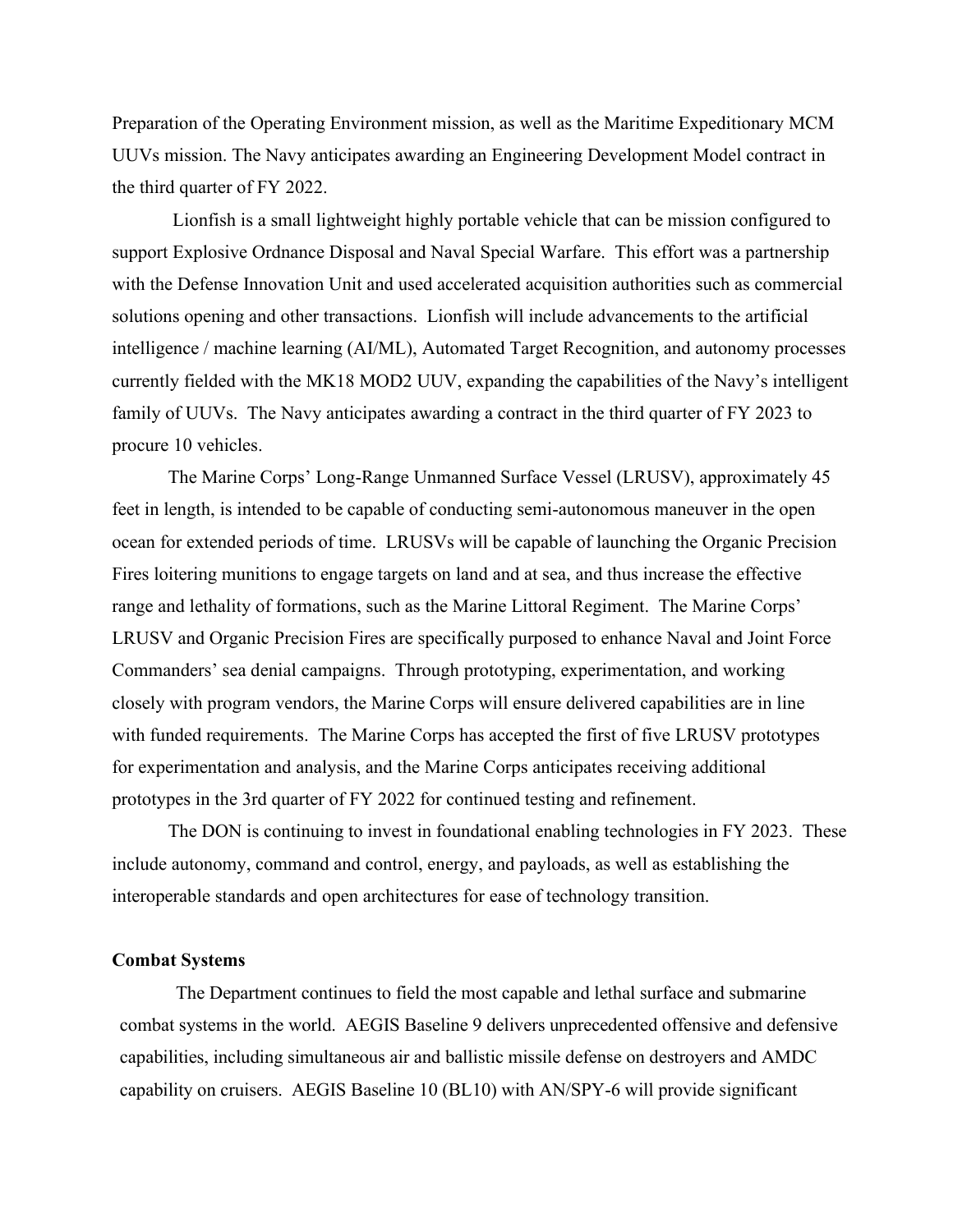performance improvements over Baseline 9 with its AN/SPY-1D(V) radar, expanding the sensor coverage and enhancing the Navy's ability to perform the IAMD mission to defeat more advanced and more numerous threats with the integration of the AN/SPY-6(V)1 AMD system. Integration includes using a BL10 Virtualized AEGIS Weapon System at the AMDR test site in Hawaii, as well as BL10 integrated development and testing with the low-rate initial production AMDR system installed in the New Jersey development site.

Traditional AEGIS development has been aligned to new construction platforms or major modernization efforts. Navy's shift to open architectures seeks to take full advantage of evolving technology to rapidly deliver real-time and reliable capability to the warfighter and to break the paradigm of hardware-software dependent deliveries. The current method of combat system delivery, takes 4 to 8 years to deliver and is tied to specific hardware set limiting proliferation to a low percentage of the fleet. By employing proven industry standards of Infrastructure as a Service, Platform as a Service, and Software as a Service, Navy will be able to support the delivery of iterative updates to the AEGIS Weapon System at speed and scale. The Navy will also continue investment into its first combat system software factory, The Forge, which will enable rapid innovation and delivery of combat system improvements to the fleet. Work in this area is foundational to developing the future Integrated Combat System. As Navy continues these developmental efforts, new construction and in-service Aegis Baseline 9 and 10 ships will receive predictable upgrades in the form of Capability Packages.

The Navy continues to equip its submarines with ever-evolving undersea combat systems, utilizing the Submarine Warfare Federated Tactical Systems (SWFTS) modernization process for hardware Technology Insertions and Advanced Processing Build software upgrades. This process leverages commercial off-the-shelf technologies to provide advanced capability improvements at lower cost. SWFTS has successfully delivered a progression in warfighting capabilities for decades to our Fleet SSNs, SSGNs and SSBNs including advancements in the combat, sonar, electronic warfare, and imaging systems. SWFTS delivers the first TI-20 installs to the Fleet in FY 2022, which brings added capability and improved system architecture, strengthens cybersecurity and integrates new payload capabilities to provide increased lethality. The FY 2023 budget supports continued implementation of Agile and DevSecOps software development best practices at SWFTS vendors to increase quality, expedite capability delivery, and improve cybersecurity by engraining cyber resiliency into the system architecture. These efforts improve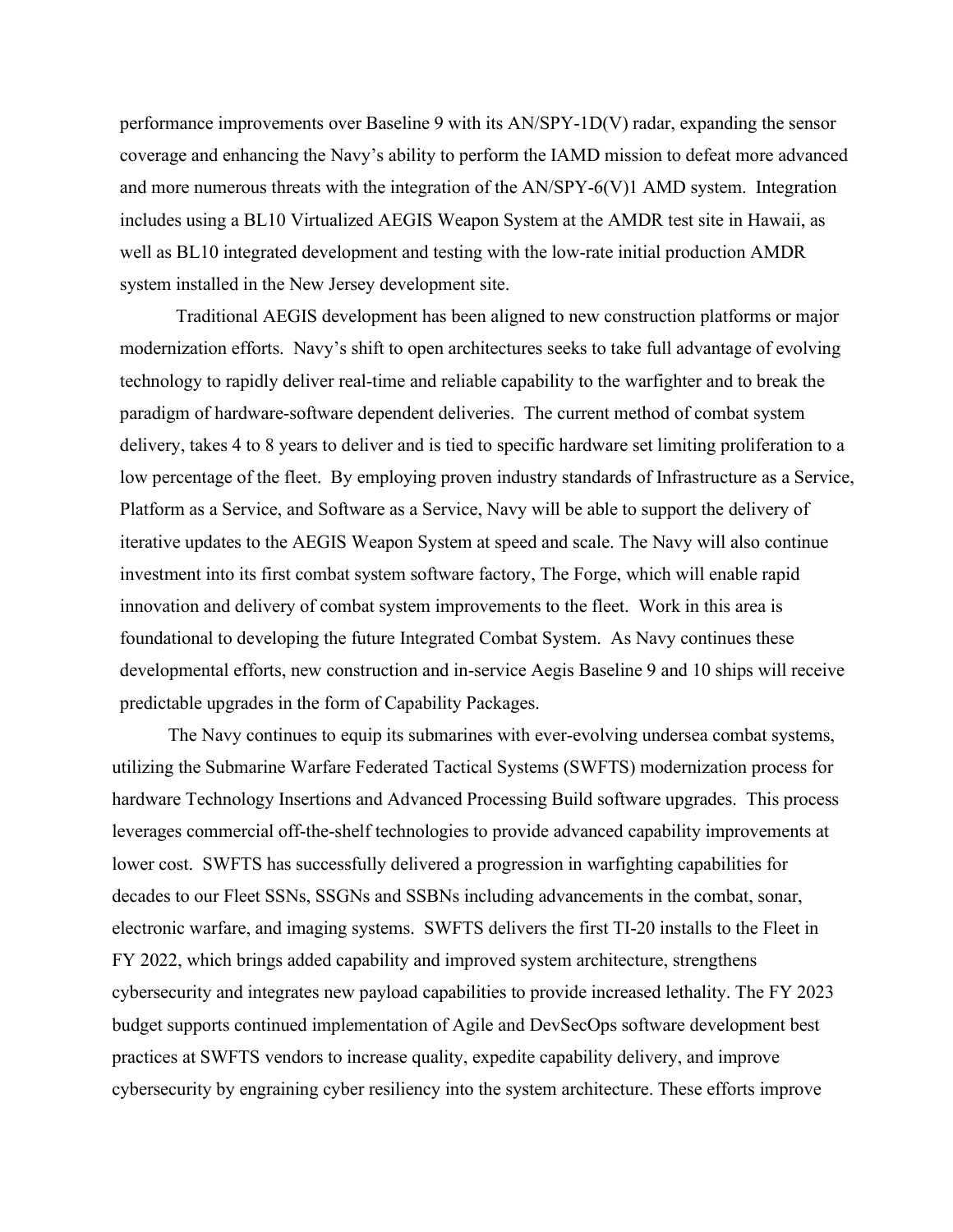the Fleet's ability to protect against known threats, detect unknown threats when they occur, and respond and recover quickly to an operational state.

#### **AVIATION PROGRAMS**

#### **Airborne Early Warning Aircraft**

The E-2D Advanced Hawkeye (AHE) is the Navy's carrier-based Airborne Command and Control aircraft, equipped with an advanced airborne radar, aerial refueling capability, and network connectivity required by Naval and joint force commanders to provide air and sea superiority, and counter adversaries Anti-Access and Area Denial strategies. The E-2D provides unique Theater Air and Missile Defense capabilities, and is a cornerstone of the Naval Integrated Fire Control system of systems linking Navy and Marine Corps fighter aircraft, Navy surface combatants, and Marine Corps ground units.

The fifth Full Rate Production Lot 6 aircraft was delivered in December 2021, completing the MYP contract. Modernization priorities focus on Fleet capabilities to pace the threat, including Interoperability, Crypto Modernization, Communication and Navigation Hardware; essential Command and Control; networking and sensor performance capabilities that are critical enablers to Naval Integrated Fire Control (NIFC); vital upgrades and improvements to enable Joint All-Domain Command & Control (JADC2) and Naval Operational Architecture (NOA) [Theater Combat ID (TCID) and Hawkeye Cockpit Technical Refresh (HECTR)]. These modernization efforts are interdependent and required to keep pace with the rapidly advancing JADC2 environment and equally rapidly advancing adversary capability.

#### **Maritime Patrol Aircraft**

The P-8A Poseidon is the U.S. Navy's multi-mission maritime patrol and reconnaissance aircraft. The P-8A incorporates the commercial 737 airframes with modern avionics, military communications, and advanced sensors and weapons to provide a range of advanced warfighting capabilities. The P-8A consists of three Increments, ensuring the Navy paces the undersea threat and supports distributed net-centric maritime operations. Increments 1 and 2 have fielded and Increment 3 is scheduled to IOC in FY 2026. Increment 3, which consists of ECP 6 and ECP 7, increases ASW capabilities including ASW Signal Intelligence, Wideband SATCOM, Higher-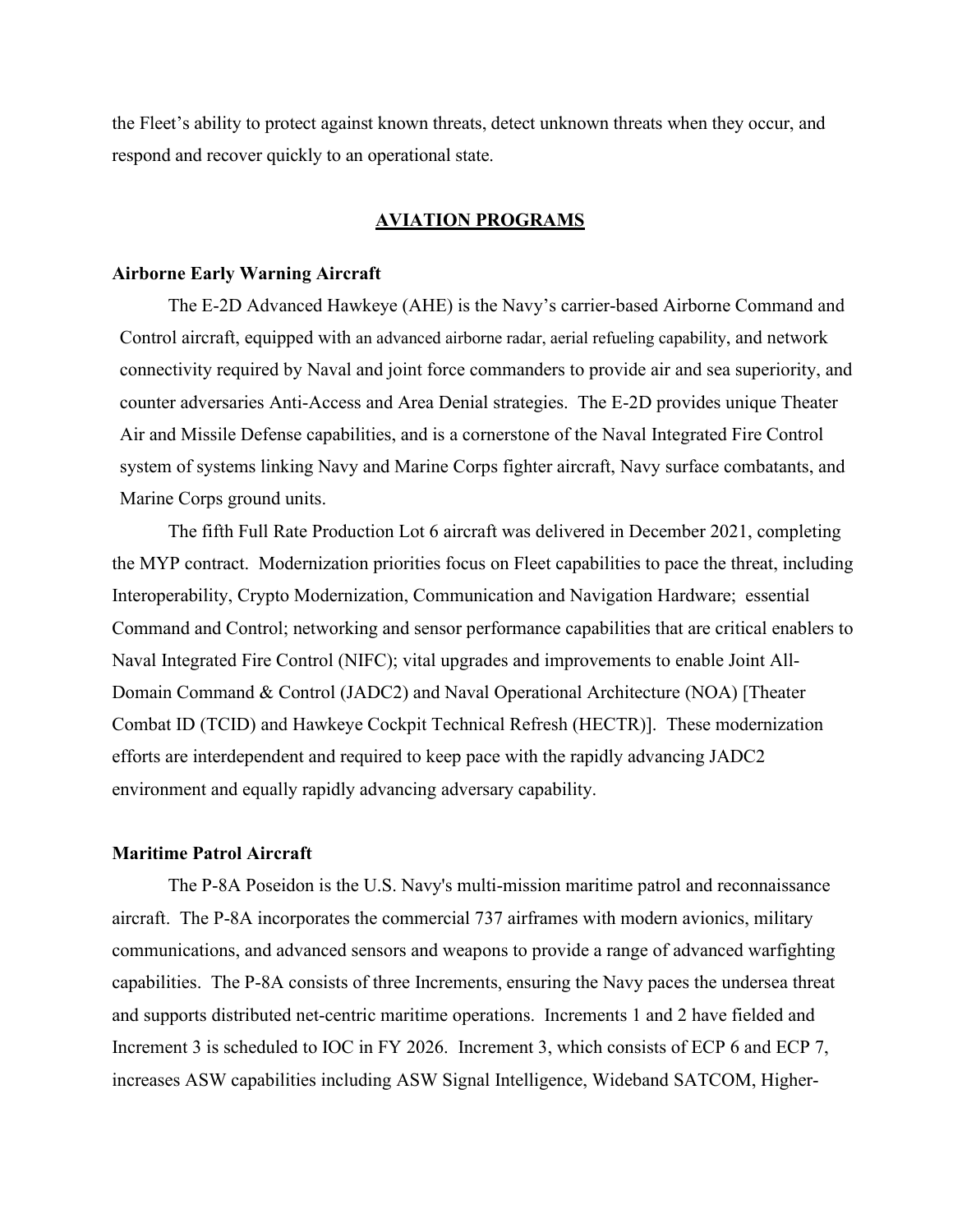Than-Secret processing, enhanced track management and sensor fusion (Minotaur), and Enhanced Multi-Static Active Coherent (MAC-E). The first P-8A test aircraft completed the ECP 6 modification in March 2022 to support developmental and operational testing beginning in FY 2022. ECP 7 (MAC-E) integration will occur prior to developmental testing.

The FY 2023 budget request includes \$161.7 million in RDT&E for integration of ECP 6 and ECP 7 to complete baseline capability fielding, and rapid development efforts for evolving threats, and \$249.3 million in APN for fleet modification kits, deficiency corrections, safety upgrades, and production line shutdown activities. Boeing intends to initiate P-8A production line shutdown activities in FY 2022 if no additional FMS P-8A orders are received. As of April 2022, 110 U.S. aircraft have been delivered.

#### **KC-130J (USMC)**

The KC-130J remains a force multiplier for deployed Marine Air-Ground Task Force (MAGTF) success, bringing increased capability, performance, and survivability with lower operating and sustainment costs. The KC-130J has the highest deploy-to-dwell ratio in the Marine Corps, as it provides critical tactical air-to-air refueling and organic lift capabilities to deployed MEUs and future Marine Littoral Regiments. The FY 2023 budget requests \$468.6 million in APN to procure five KC-130Js through a USAF contract. These aircraft will be fielded to a new Marine Corps active-duty squadron in Hawaii and support mobility in the Indo-Pacific region.

### **TAKE CHARGE AND MOVE OUT (TACAMO)**

The Navy's TACAMO nuclear command, control and communications (NC3) mission provides assured communications to the nuclear triad through all phases of conflict and is a vital link to the Navy's SSBN fleet, the most survivable leg of the triad. Currently flown on the aging E-6B Mercury (Boeing 707 airframe), TACAMO recapitalization will be developed for the C-130J-30 (stretched Super Hercules) aircraft. TACAMO mission systems will be developed and integrated by a third-party contractor. In FY 2023, the Navy will invest \$554.2 million of RDT&E toward platform development and complete Milestone B. Funding in FY 2023 includes \$395.2 million to fully fund the procurement of three C-130J-30 test aircraft, \$74.5 million for non-recurring engineering contracts on the C-130J airframe, and \$26.3 million for very low frequency transmit system modernization. Investments in FY 2023 set the stage for a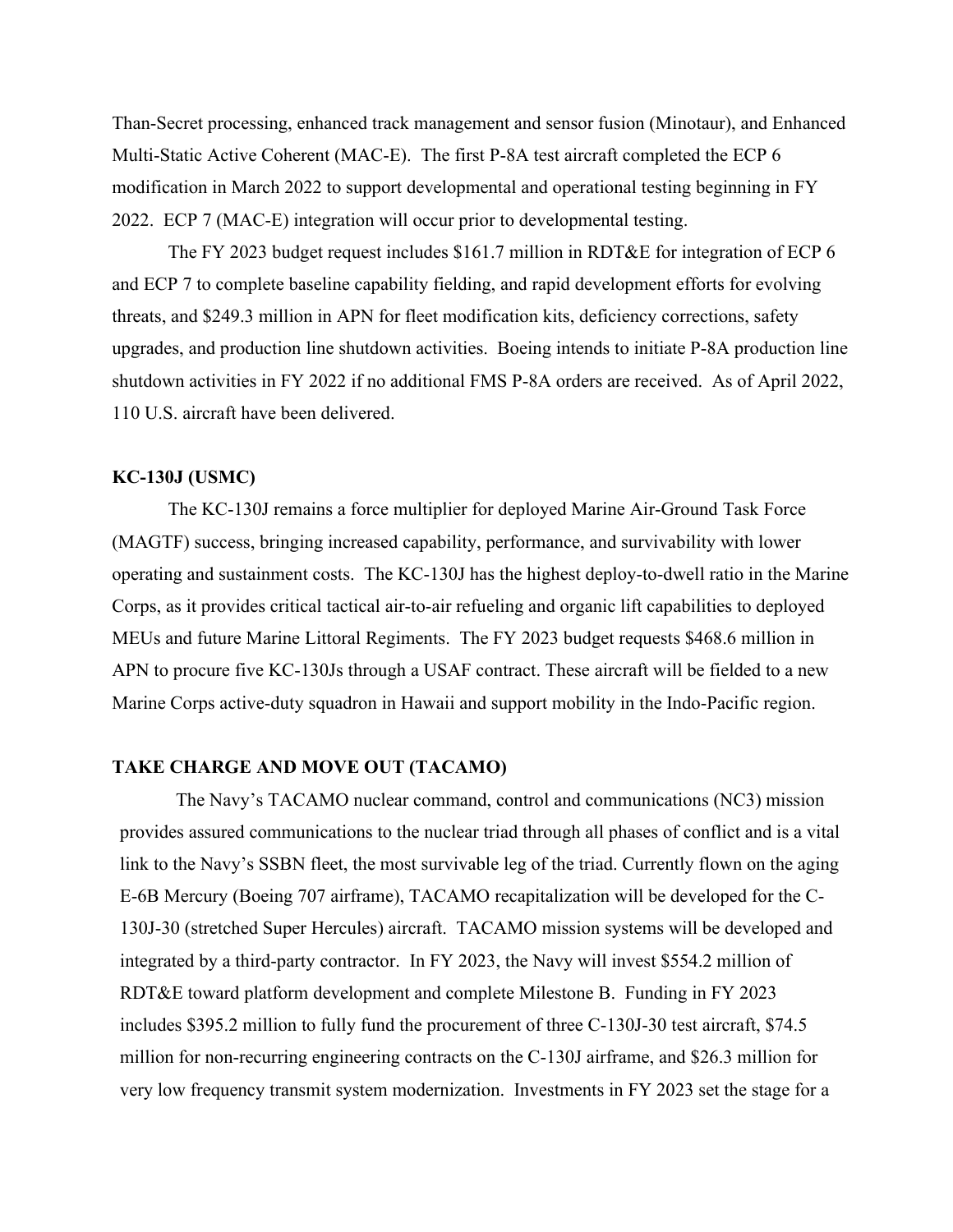successful Milestone B and subsequent mission integration. Integration of the TACAMO mission on the C-130J-30 leverages a proven platform and the mature TACAMO capabilities to support U.S. nuclear deterrence and Columbia's assured second strike for decades to come.

## **Tiltrotor Aircraft (USMC MV-22 Osprey and Navy CMV-22B)**

Marine Corps MV-22 Ospreys currently have a continuous presence in INDOPACOM, CENTCOM, and EUCOM. The FY 2022 budget added substantial Congressional funding to the U.S. Air Force (USAF) for Nacelle Improvement implementation, successfully accelerating the timeline for this readiness- and reliability-enhancing effort within our sister service. The Marine Corps is working to coordinate and fund an acceleration commensurate with new USAF timelines to ensure a smooth transition between service tiltrotor aircraft, and preservation of an uninterrupted production line.

The Navy is leveraging MV-22 investments to recapitalize the legacy C-2 fleet with CMV-22B aircraft in support of strike group logistics. The program declared IOC in December 2021, completed its inaugural deployment in support of the USS Carl Vinson carrier strike group (CSG) in February 2022, and is already underway on its second deployment in support of the USS Abraham Lincoln CSG.

The FY 2023 budget requests \$125.2 million in RDT&E for continued V-22 development and product improvements, including a Helmet Mounted Display/Degraded Visual Environment to improve pilot situation awareness and safety in degraded visual environments. FY 2023 also includes \$207.6 million in APN for long-lead materials, modifications, common configuration, and nacelle improvements. The program is funded for 359 MV-22 aircraft for the Marine Corps and 44 CMV-22 aircraft for the Navy. FY 2022 was the last year of V-22 procurement under MYP III.

#### **CH-53K**

CH-53K is an optimized vertical, heavy lift, sea-based, long-range solution for the naval force, providing agile maritime logistical connectors with greater payloads and speed than any current or emerging rotorcraft. The CH-53K will complement connectors to enable littoral maneuver and provide logistical support to a widely disaggregated naval force. The Marine Corps achieved IOC for the CH-53K in April 2022. This closely follows completion of a thorough Initial Operational Test and Evaluation period that resulted in over 3,000 mishap free hours flown in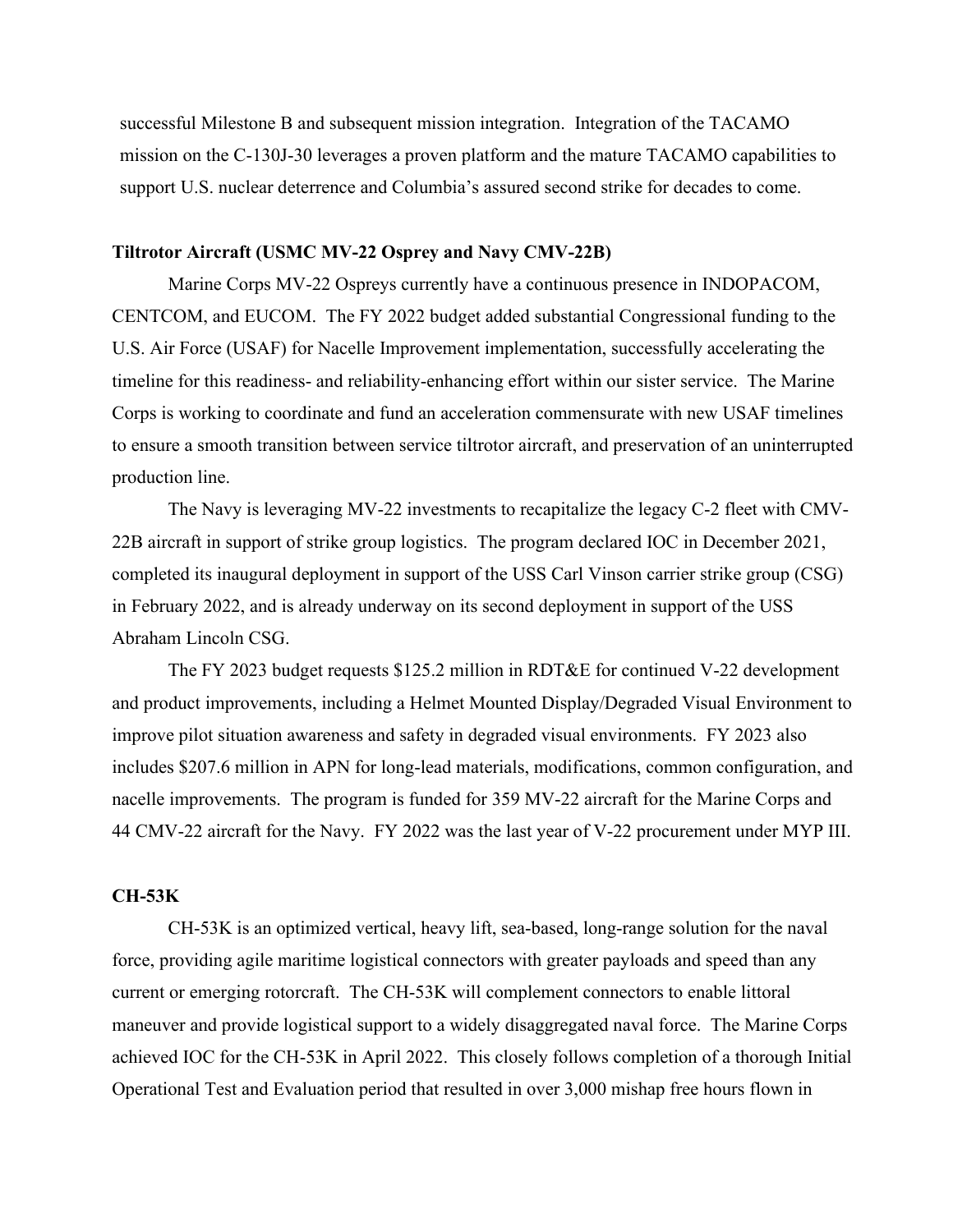various challenging environments and terrain, including an impressive real-world use of the aircraft to recover a downed Navy H-60, weighing 15,500 pounds, from an altitude of 12,000 feet in the mountains of California in September 2021. A contract to procure the sixth Low Rate Initial Production Lot of nine aircraft was signed in January 2022, and the Department of the Navy has requested the authority to enter into a block buy contract for Lots 7 and 8 in FY 2023. A block buy contract leverages aircraft volume quantity to realize significant cost savings, providing stability to the industrial base and improved production efficiencies while supporting the Marine Corps' plans to deploy the first CH-53K Marine Expeditionary Unit detachment in FY 2024.

The FY 2023 President's Budget requests \$220.2 million in RDT&E to continue the CH-53K development and test, and \$2.1 billion in APN for procurement of 10 Full Rate Production aircraft, initial spares, and modifications.

#### **UNMANNED AIRCRAFT SYSTEMS (UAS)**

Naval Aviation continues to integrate unmanned systems into the Fleet to enable a fundamental shift in the way the DON conducts naval aviation operations. Broadening unmanned aviation efforts will decrease risk to personnel, allow greater persistence, longer ranges, improved data speed and accuracy, and a faster decision cycle. These capabilities offer the DON increased asymmetric operational opportunities and tactical advantages that provide the warfighters an edge to dominate and win in ongoing and future conflicts.

#### **MQ-25A Unmanned Carrier Aviation**

MQ-25A will increase the strike range, capability, and lethality of the CVW through organic mission and recovery tanking, and provide an ISR capability to the CSG. As the primary CVW mission and recovery tanker, MQ-25A will increase available CVW Strike Fighter assets, preserve F/A-18E/F Fatigue Life Expenditure. MQ-25 is integral to the Air Wing of the Future and establishes the foundation for MUM-T and autonomous operations from the CVN. The FY 2023 budget continues investment in MQ-25 and the Unmanned Carrier Aviation Mission Control System (UMCS) development and begins testing of Navy MQ-25A while beginning LRIP of four MQ-25A air vehicles to increase fleet inventory. MQ-25A will IOC in late 2025. The FY 2023 budget request supports the start of procurement for the MQ-25 Stingray with \$799.7 million in APN and continues RDTE funding with \$266 million.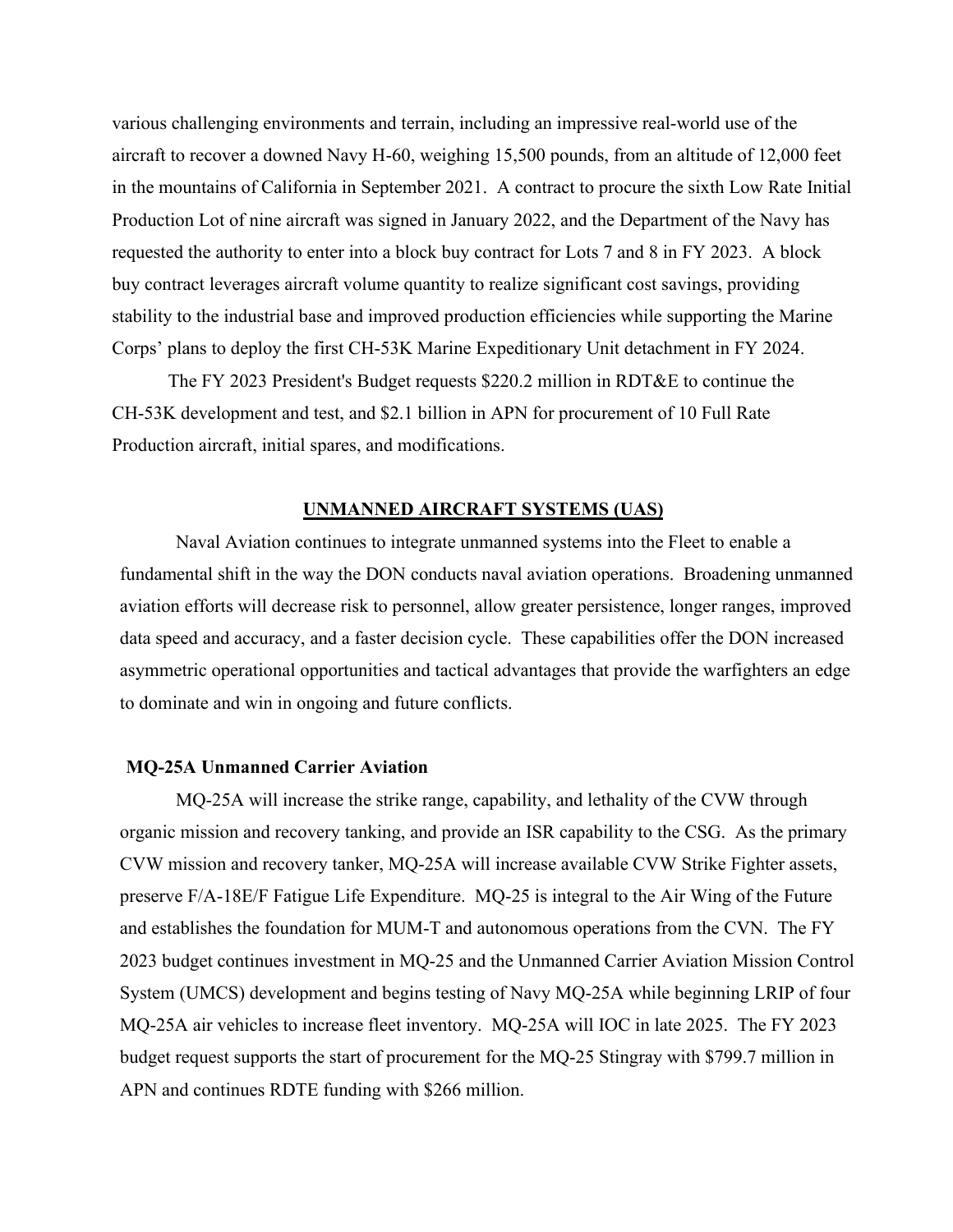### **MQ-4C Triton**

The MQ-4C Triton is a persistent force multiplier that delivers unprecedented situational awareness of the battle space to shorten the sensor-to-shooter decision loop in the maritime and littoral battlespace. In 2020 two MQ-4C Triton IFC-3 variants deployed to INDOPACOM providing theater Maritime ISR coverage, executing 140 ISR missions and 3500 flight hours. One MQ-4C Triton IFC-3 remains flying in SEVENTH Fleet executing tasking of eight ISR flights per month. Multi-INT Operational Test and Evaluation and IOC are planned for FY 2023. The FY 2023 budget requests \$663.1 million in APN to continue procurement of three MQ-4 Tritons, and \$13.9 million in RDTE, with an additional \$163.3 million for RQ-4 modernization RDTE.

#### **MQ-9A**

The Marine Corps is adjusting to meet future operating environments that require leveraging uncrewed aerial systems at the tactical to strategic level. As a critical enabler within the MAGTF and Naval Expeditionary Force, MQ-9A squadrons will provide persistent communications extension, airborne early warning, maritime domain awareness, and electronic warfare support. As the Marine Corps builds the Unmanned Aerial Squadron of the future, the Marine Corps seeks funding for the required aircraft, ground control stations, spares, and support equipment across the next several years. Existing U.S. Air Force efforts are being leveraged actively throughout this process to reduce cost and risk, while providing advanced capabilities to the Marine Corps and the overall joint warfighting enterprise. Future potential mission sets for Marine Corps uncrewed systems include offensive air support and tactical transportation capabilities.

## **WEAPONS PROGRAMS**

#### **Missile Programs**

As the Navy carefully manages the approach to end of life of Ohio Class SSBNs, addressing the viability of the Strategic Weapons System (SWS) throughout the life of the Columbia Class SSBNs remains a priority. The currently deployed TRIDENT II D5LE missiles will support initial load–outs of early Columbia hulls, but production of additional D5LE missiles is not practical due to technological obsolescence and an atrophied industrial base. Modernization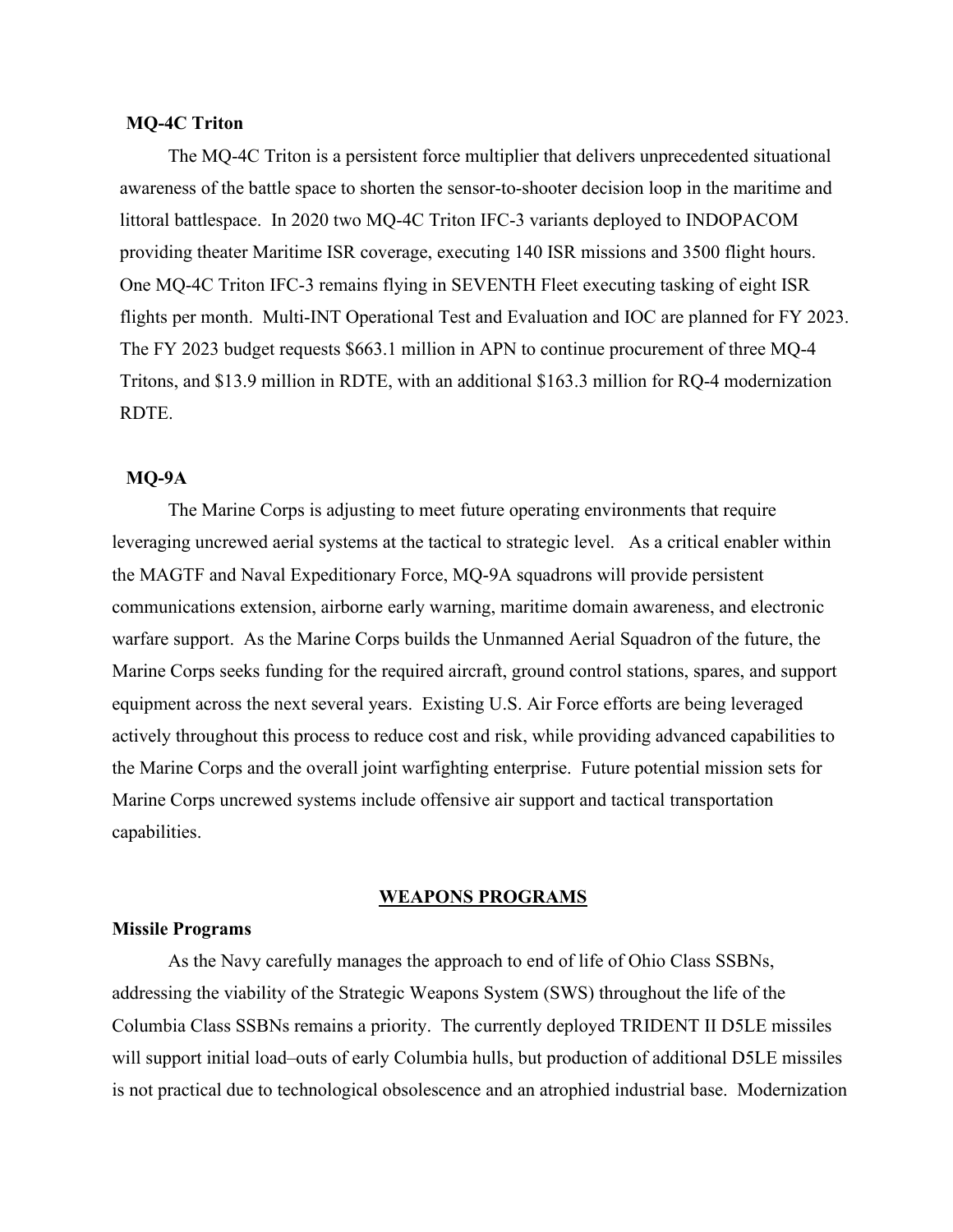of the SWS, D5LE2, is required to maintain the Sea Based Strategic Deterrent starting with the ninth Columbia class submarine by ensuring sufficient missile inventory and seamlessly supporting USSTRATCOM requirements. D5LE2 incorporates the necessary flexibility and adaptability needed to maintain demonstrated performance and survivability in the dynamic threat environment until Columbia Class end of life. The Administrations' recently released Nuclear Posture Review (NPR) states that D5LE2 needs to begin deploying on Columbia Class in the late 2030s in order to sustain sufficient missile inventories to support the U.S. sea-based strategic deterrent as well as the United Kingdom's independent nuclear deterrent. The Navy will prioritize near-term investments in accordance with the NPR to ensure that D5LE2 is effective in the expected threat environment and delivers on time.

Standard Missile-6 (SM-6) is the Navy's primary air defense weapon for surface combatants providing increased battlespace against threats over-the-horizon. SM-6 leverages the proven SM-2 propulsion and ordnance sections, and adds a modified Advanced Medium-Range Air-to-Air Missile active seeker and booster for extended ranges. Each new Block brings additional capabilities and mission sets. The Navy awarded a five-year MYP contract for up to 625 SM-6 missiles in December 2019. The FY 2023 President's budget continues funding for the upgraded SM-2 Block IIIC. The program is anticipated to achieve an Initial Capability in FY 2022 and plans to transition from a rapid prototyping project exercising middle tier authorities into a Major Capability Acquisition in the second quarter of FY 2023. SM-2 Block IIIC leverages investments made in SM-6 Block I and Evolved Sea Sparrow Missile (ESSM) Block II to enhance performance against numerous threats and to increase depth of fire. The SM-6 Block IB program, which integrates a new government developed rocket motor with an existing SM-6 Block IA seeker, transitioned from a rapid prototyping effort to Major Capability acquisition and has been designated as major subprogram to the existing SM-6 ACAT IC program. The program intends to complete development, integration, and test efforts to field a cost-effective extended range capability in FY 2027.

ESSM provides another layer to the Navy's defensive battle-space. ESSM Block 2 is in Low Rate Production and declared IOC in December 2021. The inner layer of the Fleet's layered defense is the Rolling Airframe Missile. The RAM Block 2B includes hardware and software updates to counter complex raid scenarios, upgraded IR seeker to enhance multi-object and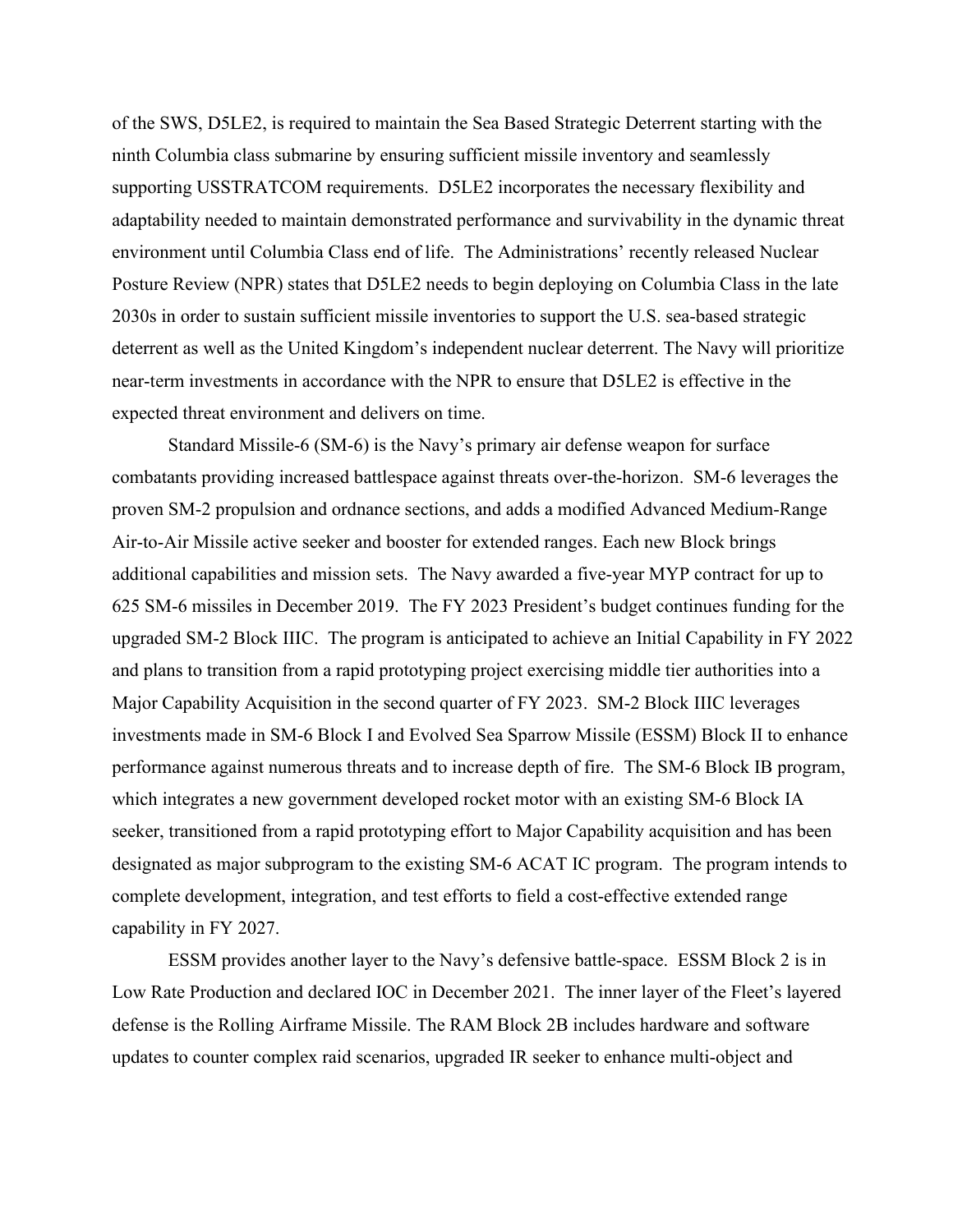closely-spaced object discrimination, a missile-to-missile link, and an improvement in firepower. RAM Block 2B is on track to declare IOC in FY 2024.

#### **Strike Weapons**

The DON continues to focus on delivering a strong balance of offensive strike weapons by maintaining the readiness of our strike weapons inventories, enhancing capacity and performance of existing strike weapons, and developing next-generation strike missile capabilities. Through these efforts, the DON will increase overall force effectiveness and continue to address emerging threats from adversarial forces.

## **Hypersonic Program**

U.S. near-peer competitors have weaponized and fielded hypersonic missile systems, creating warfighting asymmetry that must be addressed. The Conventional Prompt Strike (CPS) Program Office is developing a hypersonic weapon system that will enable precise and timely strike capability against deep inland targets in contested environments. CPS and the Army Hypersonics Project Office are jointly leveraging a common All Up Rounds missile design and test opportunities to field a non-nuclear hypersonic weapon system. Zumwalt Class DDGs will be the first Navy platform to field this hypersonic capability in the mid-2020's, followed by Block V Virginia Class SSNs in the late-2020's. In March 2020, the Services executed a highly successful flight test of the Common Hypersonic Glide Body (CHGB), and in 2021 successfully conducted three static fire tests of the newly developed Two Stage Solid Rocket Motor, tests to validate the Navy's launch approach, and tests of advanced capability for future insertion into the CHGB. The first flight testing of the common All Up Rounds is scheduled to occur in FY 2022. This rapid development and demonstration of hypersonic strike weapon systems supports the U.S. ability to deter, and if necessary, defeat potential adversaries. The Department's FY 2023 budget begins procurement of the first three All Up Rounds to be delivered to the first Zumwalt Class DDG in FY 2025 as well as two test rounds to support the Joint Flight Campaign. The request totals \$1.2 billion in CPS RDTE. \$18.6 million in funding is also dedicated to building supply chain resilience for hypersonic weapons components.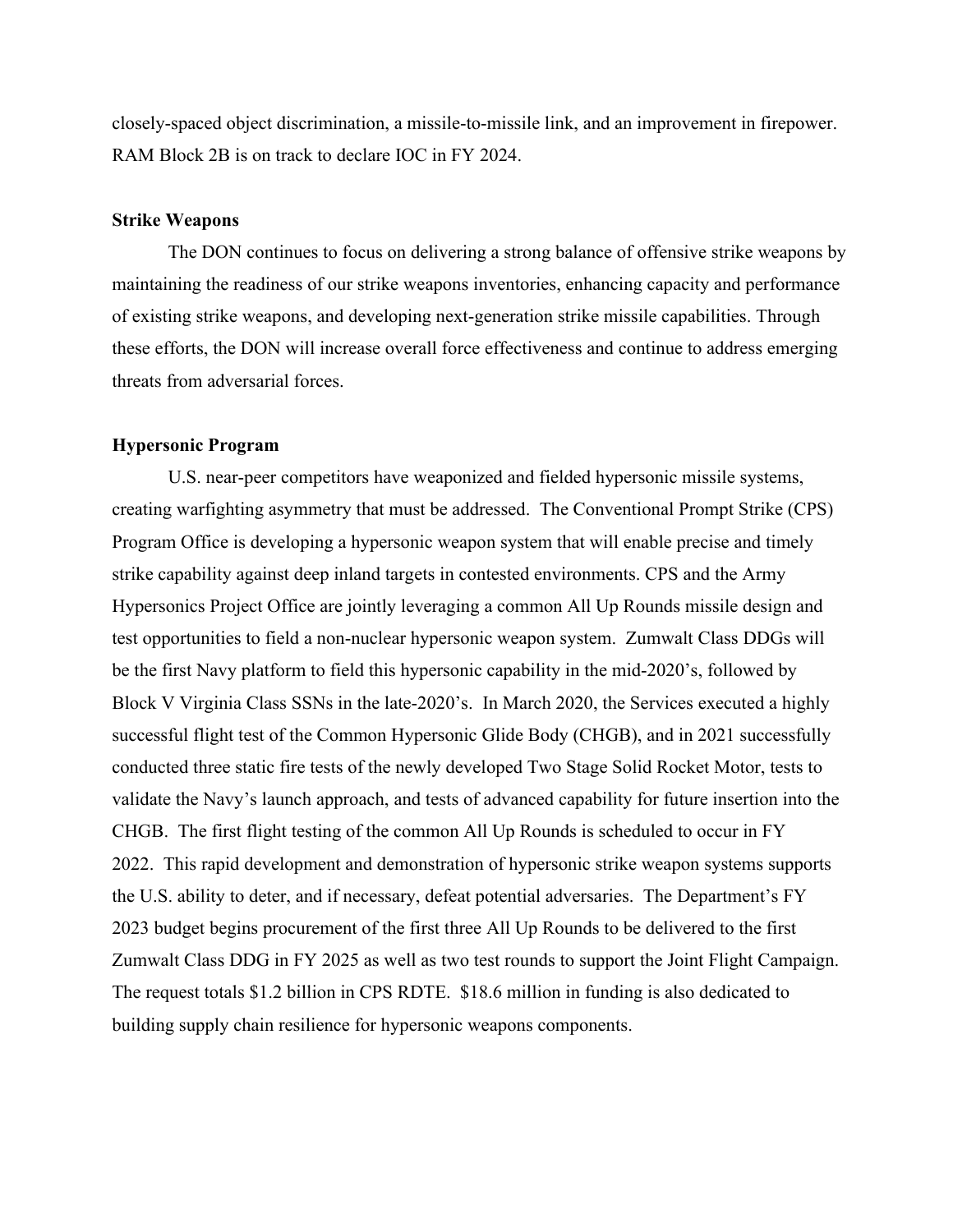## **Navy Laser Weapons**

The Navy is continuing its path forward for shipboard integration of High Energy Laser (HEL) systems, pursuing multiple projects to accelerate fleet integration with initial capabilities, assess operational concepts and platform options through experimentation, mature advanced technologies, perform lethality assessments against anti-ship missiles, and inform development of requirements for future acquisition. Initial capabilities, such as Solid State Laser-Technology Maturation (SSL-TM) on USS Portland (LPD 27), continue to be valuable for shipboard experimentation and integration to inform the Navy's long term consideration of other ship classes as host platforms for laser weapons. Future Navy surface combatants, FFG-62 and DDG (X), have included space, weight and power reservations to accommodate high power lasers systems. DDG(X) design includes reservations to accommodate HEL systems with power levels capable of countering ASCMs in a self-defense role when those systems are mature and proven.

In the FY 2023 budget request, the Department will further advance capabilities of laser weapons to meet ship defense missions, installing an eighth Optical Dazzling Interdictor, Navy (ODIN) system on DDG 51 Flight IIA ships. Additionally, the first fully combat system integrated laser weapons system, HELIOS, onboard a DDG 51 Flight IIA destroyer will be fielded. The DON will continue collaboration and partnering with the DOD and other Services to mature these advanced laser technologies and increase power scaling to defeat more challenging threats to support and shape the future acquisition of these systems.

#### **Torpedoes**

 The Department is investing heavily in increasing the capacity and capability of both the Heavyweight and Lightweight Torpedo inventories to maintain our advantage in the undersea domain against our strategic competitors. The MK48 Heavyweight Torpedo is the Navy's primary submarine-launched ASW and ASuW weapon. The Department is increasing both production of the MK48 MOD 7 and development of new capabilities with the MK 48 MOD 8 and MK48 MOD 9 to maintain our advantage over the threat today and in the future. The MK54 Lightweight Torpedo, which is employed by both surface ships and aviation ASW assets, continues to be produced and upgraded to keep pace with the ASW threat. Production of the upgraded MK54 MOD 1 continues, and development of the MK54 MOD 2 is underway to rapidly meet the high-end threat. The Department is also investing in developing a Very Light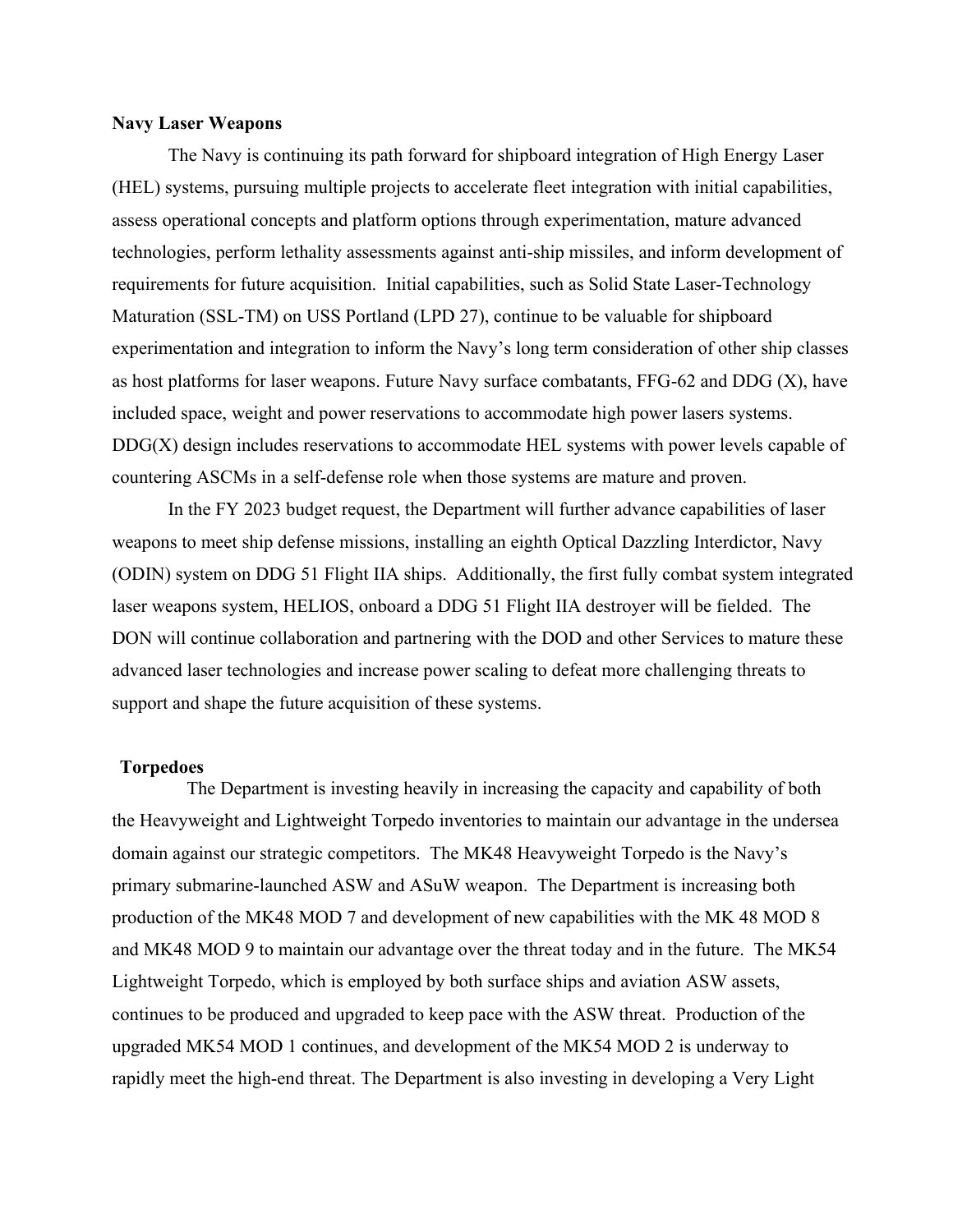Weight Torpedo capability to further our advantage in the undersea domain. The Compact Rapid Attack Weapon will deliver multi-mission capability as both a hard-kill torpedo countermeasure and a short range ASW weapon. These investments are critical to the Navy's efforts to prepare for both today's fight and the future fight, where ASW and submarine ASuW are vital to our warfighting readiness.

### **MARINE CORPS GROUND PROGRAMS**

FY 2023 USMC investments enable the Marine Corps to close kill webs and deter strategic competitors. Some of the programs are emerging, while others are more mature in the acquisitions process. Maintaining momentum for the Marine Corps' modernization efforts expedites the USMC's ability to meet the requirements for critical warfighting concepts, such as *A Concept for Stand-in Forces*. Proactive modernization, balanced with the readiness needed to "fight tonight," will ensure the Marine Corps remains a naval expeditionary force-in-readiness. This budget provides a relevant and modern force that can sense, make sense, and act today and in the future in support of Naval and Joint campaigns.

#### **Navy/Marine Corps Expeditionary Ship Interdiction System (NMESIS)**

In this budget request, the Navy/Marine Corps Expeditionary Ship Interdiction System (NMESIS) continues to be the Marine Corps' top modernization priority and is the critical lethality component to our anti-ship missile capability. In conflict, NMESIS will allow the Stand-in Force to deny or protect key maritime terrain from the enemy. Additionally, this system can be employed to herd the enemy into areas where Joint and Coalition forces can exploit their relative advantages. NMESIS will create cost impositions for adversaries by introducing a credible threat into their decision-making at a relatively low cost to U.S. Forces.

The NMESIS consists of two NSMs mounted on a remotely operated Joint Light Tactical Vehicle-based chassis. Due to the mature technology in NMESIS, the Marine Corps has reduced programmatic risks. Indicative of this, the Marine Corps has successfully tested NMESIS twice, once in November 2020 and more recently in August 2021. Given the performance metrics over the last two years of testing, we believe NMESIS will have immediate effects in the operational environment. This year's budget request builds the NMESIS launcher and missile capacity.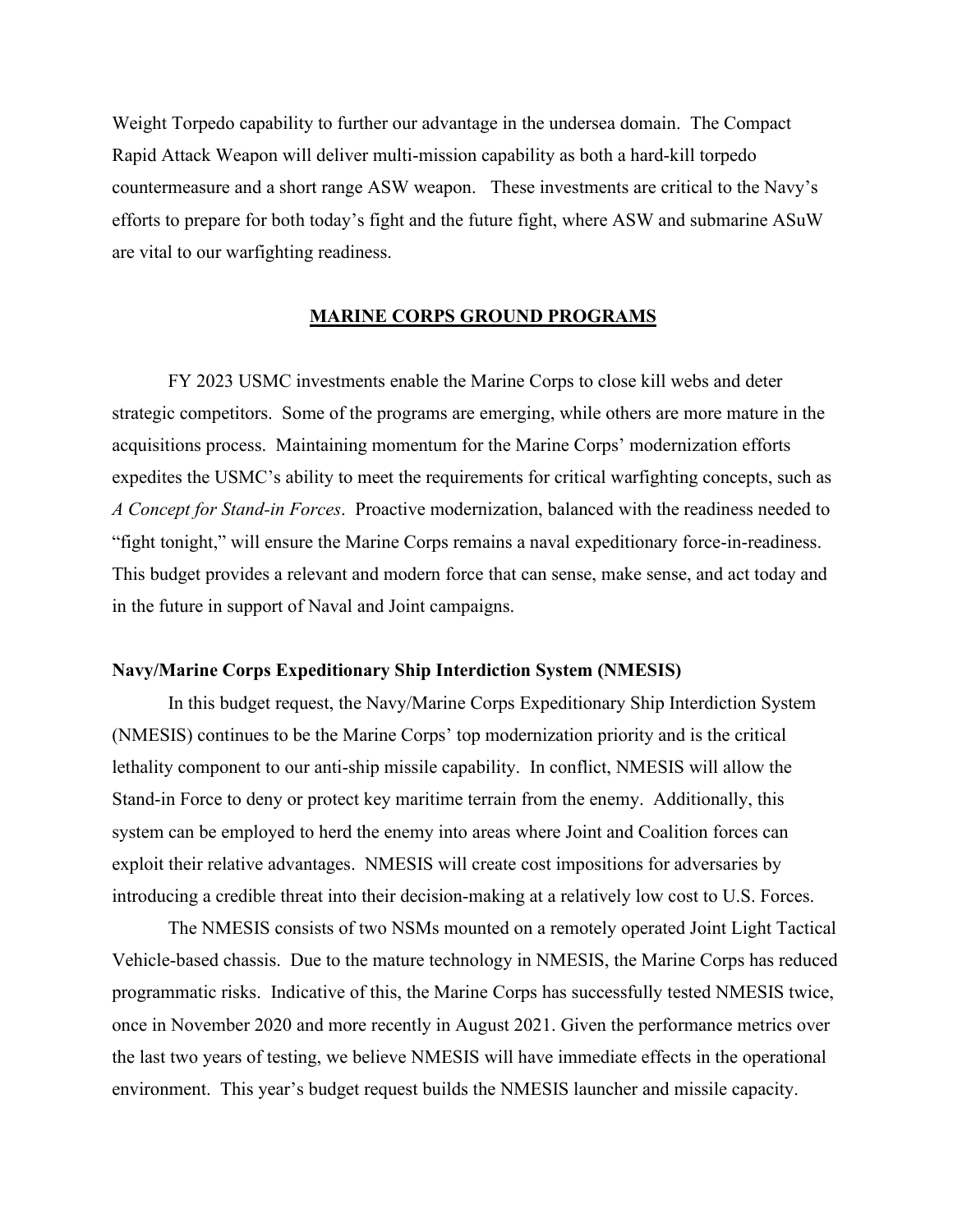## **Organic Precision Fires (OPF)**

Organic Precision Fires (OPF) will provide multiple echelons of the Fleet Marine Force with an organic, loitering, beyond line-of-sight precision strike capability. The system is comprised of a surveillance capability, separate loitering munitions, and a command and control station. OPF will provide continuous surveillance before, during, and after conducting lethal strikes. OPF offers Marines less exposure to enemy fires by offering range outside of adversary direct fire weapons. The associated loitering munitions will have sufficient lethality to defeat armored, water-borne, and personnel threats. Funding requests will continue to support testing, experimentation, and user evaluations with Organic Precision Fires prototypes.

#### **Ground/Air Task-Oriented Radar (G/ATOR)**

The Ground/Air Task-Oriented Radar (G/ATOR) is a proven platform that continues to exceed expectations. G/ATOR is a multi-role, ground-based, 3D radar system that is designed to detect air threats, rockets, missiles, and mortars, while aiding in the performance of air traffic control mission sets. The radar is transportable by organic Marine Corps means and provides a significant "engage on remote" capability in support of Expeditionary Advanced Base Operations. The Marine Corps has fielded these radars throughout the force, with several located in the Indo-Pacific region.

The Marine Corps, as the forward element of the Joint force, continues to invest in and improve the sensor capabilities of G/ATOR. In 2021, at the Army's Project Convergence exercise, G/ATOR successfully integrated with and supported a Navy-Marine Corps live-fire kill-chain event. This is yet another meaningful step towards greater Naval integration and adding existing Marine Corps platforms to the Joint and Naval IAMD mission. The Office of Naval Research (ONR) also developed an advanced, complementary system to the G/ATOR, the Multi-Domain Radar for a Contested Environment (MuDRaCE). ONR is maturing the technology and will transition this capability to the Marine Corps for incorporation as a program of record.